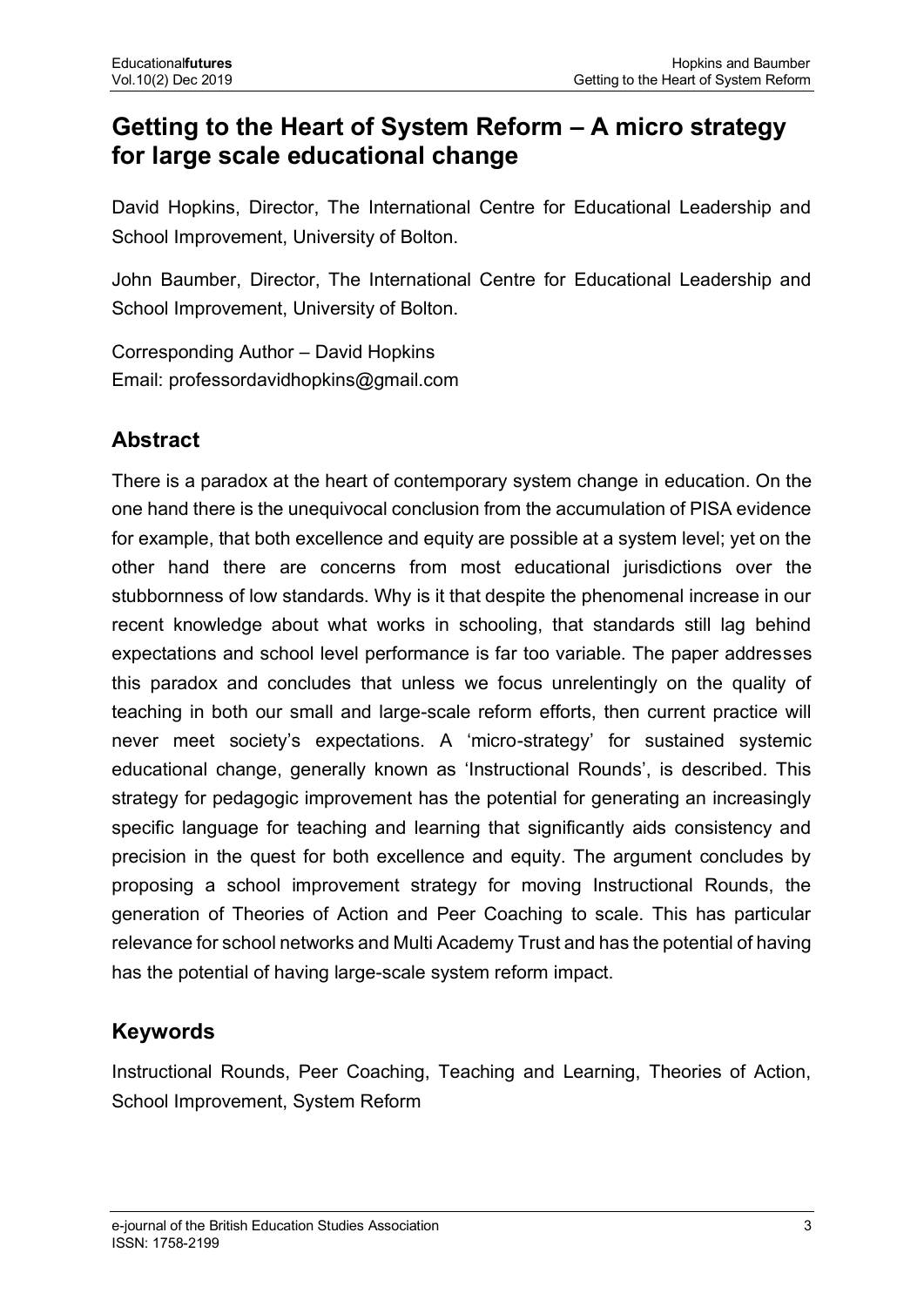#### **Introduction**

There is a paradox at the heart of contemporary system change in education. On the one hand there is the unequivocal conclusion from the accumulation of PISA evidence that both excellence and equity are possible at a system level (Schleicher, 2018). Yet on the other hand, there are overwhelming examples from most educational jurisdictions expressing concern over poor standards. As a recent World Bank report succinctly put it, "while countries have significantly increased access to education, being in school isn't the same thing as learning" (World Bank, 2018). Why is it that, despite the phenomenal increase in our knowledge about what works in schooling in recent years, standards lag behind expectations and school level performance is far too unpredictable? As Ernest Becker (1985: xix) put it in a slightly different context:

"… either we get some kind of grip on the accumulation of thought or we continue to wallow helplessly, to starve amidst plenty."

In a far more modest way, that too is our aim in this paper. We begin by exploring in a little more detail the paradox described above and from it conclude that, unless we focus unrelentingly on the quality of teaching in both our small and large-scale reform efforts, we will certainly "*continue to wallow helplessly, to starve amidst plenty".* We then describe a 'micro-strategy' for sustained systemic educational change, often known as 'Instructional Rounds'. This strategy for pedagogic improvement has the potential for generating an increasingly specific language for teaching that significantly aids consistency and precision. We conclude by proposing a school improvement strategy for moving Instructional Rounds, the generation of Theories of Action and Peer Coaching to scale. This has particular relevance to school networks and Multi Academy Trusts and has the potential of having large-scale system reform impact.

We write from the perspective of being 'school improvement activists'. We locate ourselves in the middle of that triangle bounded by the vertices of practice, research and policy. Over the years, we have variously been teachers, principals, professors, researchers, policy makers, civil servants and consultants. Most recently, one of us has been associated with the implementation of the 'Curiosity and Powerful Learning' school improvement programme with cohorts of schools in Australia and England (Hopkins, 2013; 2020). The other has been working with an international network of schools inspired by Kunskapsskolan's personalised learning model, which through a goal-driven approach brings intrinsic motivation and agency to students so they achieve more than they thought possible (see - www.kunskapsskolan.com). What follows draws directly on those experiences.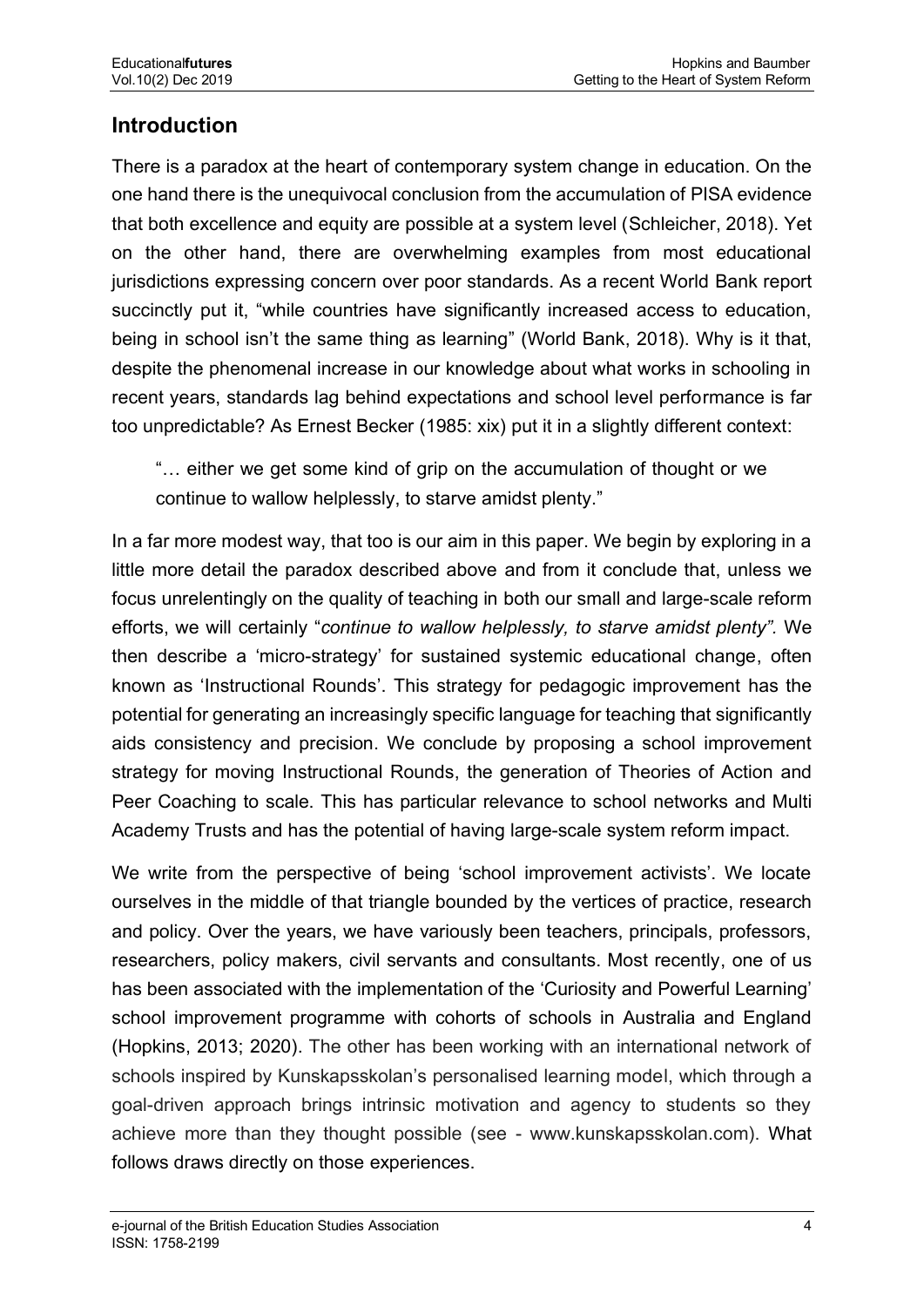# **Debates still rage - which policy levers and strategies make the difference?**

There is no doubt that the world's educational systems have made significant progress over recent decades. It is also indubitably true that we have generated substantial practical knowledge over the past fifteen years about how to improve both schools and systems (Hopkins et al., 2014). Yet debates still rage at the policy, practitioner and academic levels over which policy levers and strategies actually make the difference. It is also sadly the case that the most significant consequence of this 'debate' has been to slow the progress of student achievement at the system level (Hopkins, 2017a).

This is the issue that one of us addresses directly in *Exploding the Myths of School Reform* (Hopkins, 2013), by arguing that the failure of so many educational change efforts to impact on the learning and performance of students is due to misguided action based on a number of myths associated with school reform. Discussion of the myths stems from a deep frustration that despite what we collectively know about school and system reform, the potential contained in this knowledge is not systematically realized. This is, in our view, because of the negative effect of top-down and instrumental approaches so dominant in most school reform efforts. As a global community we have succumbed by-and-large to a single solution approach—this reading scheme, this theory of learning or the latest textbook or fad. By way of contrast, 'inside–out' school improvement works from careful diagnosis followed by customisation of strategy to context (Hopkins et al., 2011). Without a degree of professional precision and reflexivity to context, it is inevitable that pre-packaged solutions, however good and well intentioned, end up having a limited effect of student learning.

This is a theme that has been taken up and pursued with much passion and intellectual vigour by a number of the most influential opinion leaders in our field. We review three of them briefly here.

Michael Fullan, in his paper '*Choosing the wrong drivers for whole system reform',* describes how certain popular policy options are implemented but without any serious consideration of context. The following quotes give a flavour of the argument:

"A 'wrong driver' is a deliberate policy force that has little chance of achieving the desired result, while a 'right driver' is one that ends up achieving better measurable results for students" (Fullan, 2011:3).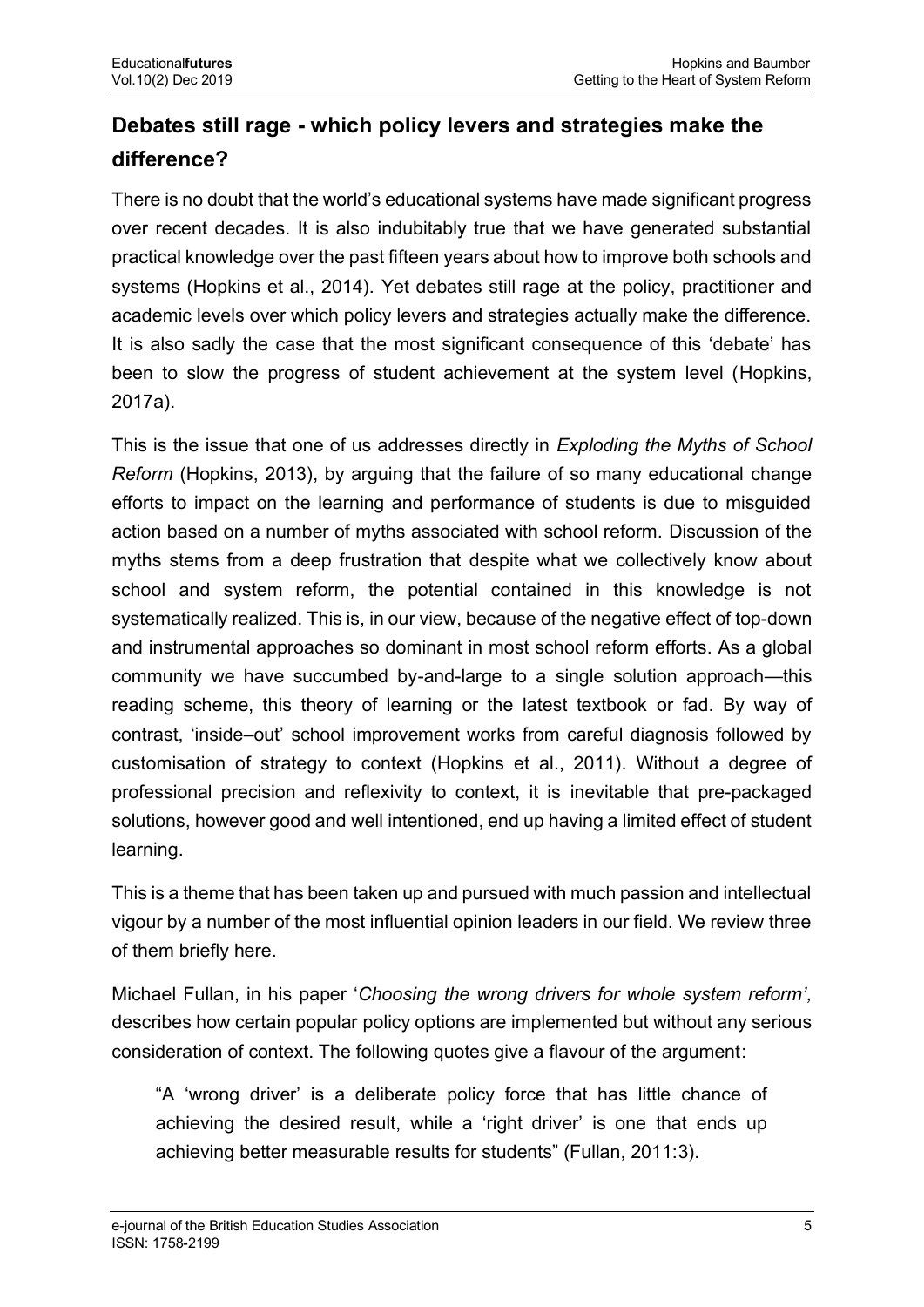"The glue that binds the effective drivers together is the underlying attitude, philosophy, and theory of action. The mindset that works for whole system reform is the one that inevitably generates individual and collective motivation and corresponding skills to transform the system" (Fullan, 2011:5).

These drivers may be wrong for one of two reasons, or both. They may be wrong because they are wrong, or wrong because they are inappropriate to the stage that the school or system is currently at. As Fullan (2011:5) comments:

"In the rush to move forward, leaders, especially from countries that have not been progressing, tend to choose the wrong drivers. Such ineffective drivers fundamentally miss the target. There are four main 'wrong driver' culprits...

- 1. Accountability: using test results, and teacher appraisal, to reward or punish teachers and schools, versus capacity building;
- 2. Individual teacher and leadership quality: promoting individual, vs group solutions;
- 3. Technology: investing in and assuming that the wonders of the digital world will carry the day vs instruction;
- 4. Fragmented strategies vs integrated or systemic strategies".

In reflecting on this issue, it is worth quoting David Hargreaves (2012) and note his quite appropriate emphasis on the contextualisation of any change to context:

"There may be real gains from looking around the world for some educational policies and practices that might benefit our schools. But a transformation of schooling that is self-generating and sustainable requires that attention be paid to the deep cultural capital that underpins the life of individual schools, of partnerships and alliances, and of the school system as a whole. This is the key lesson we learn from China and East Asia, one by which we can develop our version, based on our own well-established native roots of extended moral purpose and distributed system leadership" (Hargreaves, 2012:25).

So the key point being advanced here by both Fullan and Hargreaves is the danger of promiscuous policy borrowing, a contention that one finds enthusiastically endorsed in the writings of Pasi Sahlberg.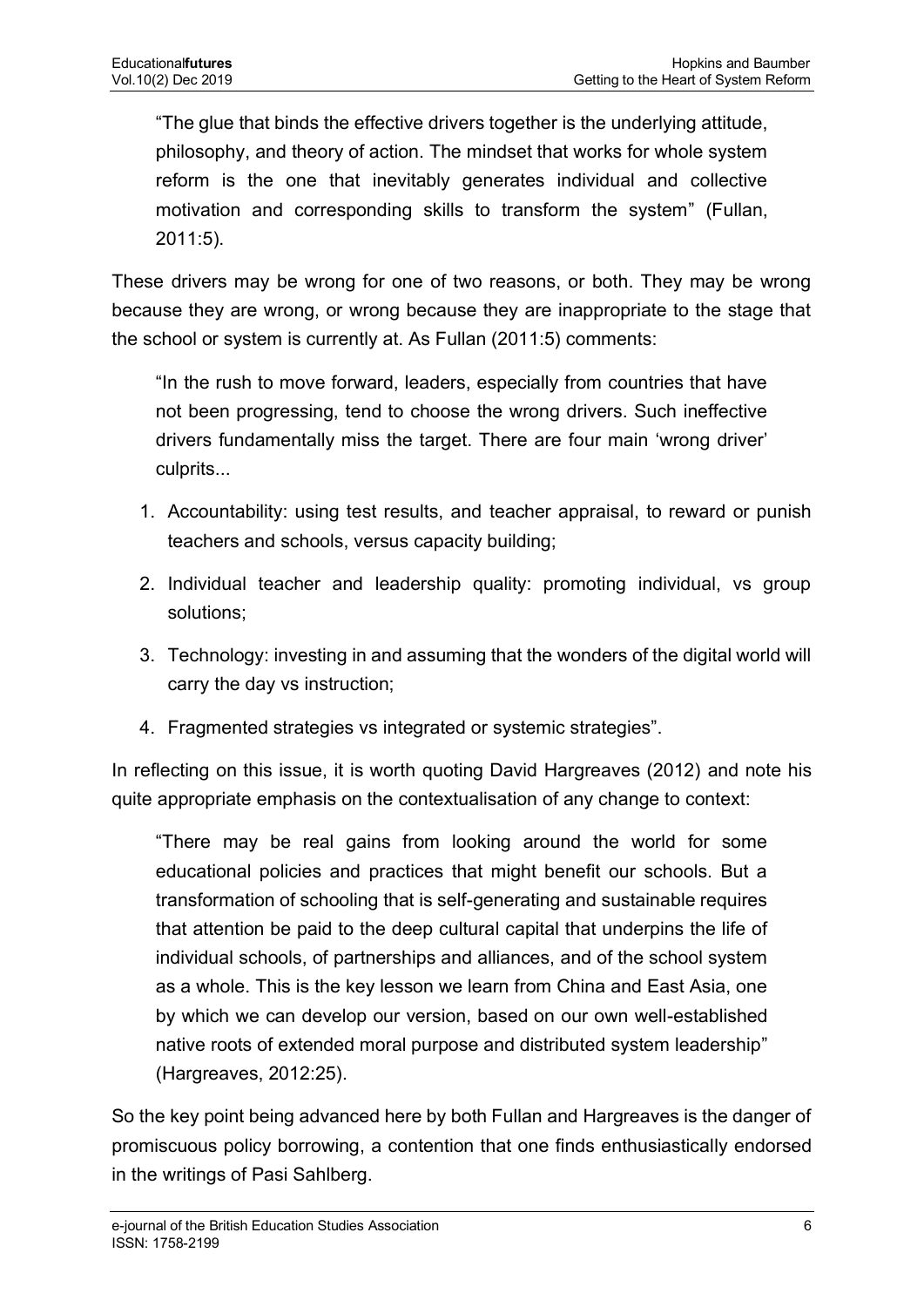Sahlberg (2011) in his bestselling book *Finnish Lessons*, explains the success of the Finnish educational system, not in terms of the adoption of a range of external strategies and policies, but more in terms of carefully reflective, customised and culturally relevant approaches. In the book, Sahlberg explains the Finnish paradox that 'less is more' with the following implications: teach less, learn more; test less, learn more; and ensure more equity through growing diversity. This is not a universal panacea and it certainly does not apply to all systems, but is an intelligent response to the cultural context of Finland. The Finns themselves sensibly prefer to combine knowledge of what works, together with a view as to how the Finnish system itself will continue to evolve.

In a subsequent blog, *Global Educational Reform Movement is here!,* Sahlberg (2012) argues that the main strategies for developing an equitable, high-performing education system are similar to those underlying the social and economic transformation of Finland into a welfare state and a competitive knowledge society. He continues that, because of the professional strength and moral health of Finnish schools, their system has remained virtually free of the viruses associated with the Global Educational Reform Movement (GERM). These are the collection of ubiquitous policy agendas critiqued above by Fullan and Hargreaves. The main components of GERM are:

- Standardization
- Focus on core subjects
- Search for low risk ways to reach learning goals
- Use of corporate management models
- Test-based accountability policies.

By contrast, he argues that the typical features of teaching and learning in Finland are:

- Great confidence in teachers and principals as high performing professionals;
- Encouraging teachers and students to try new ideas and approaches, in other words, to put curiosity, imagination and creativity at the heart of learning; and,
- Seeing the purpose of teaching and learning as pursuing the happiness of learning and cultivating the development of the whole child.

We stand with Sahlberg and our own work is based on a similar ethic. Indeed, it is our key contention that unless school improvement strategies focus unrelentingly on the quality of teaching then they are, as Jerome Bruner (1966:21) once memorably said,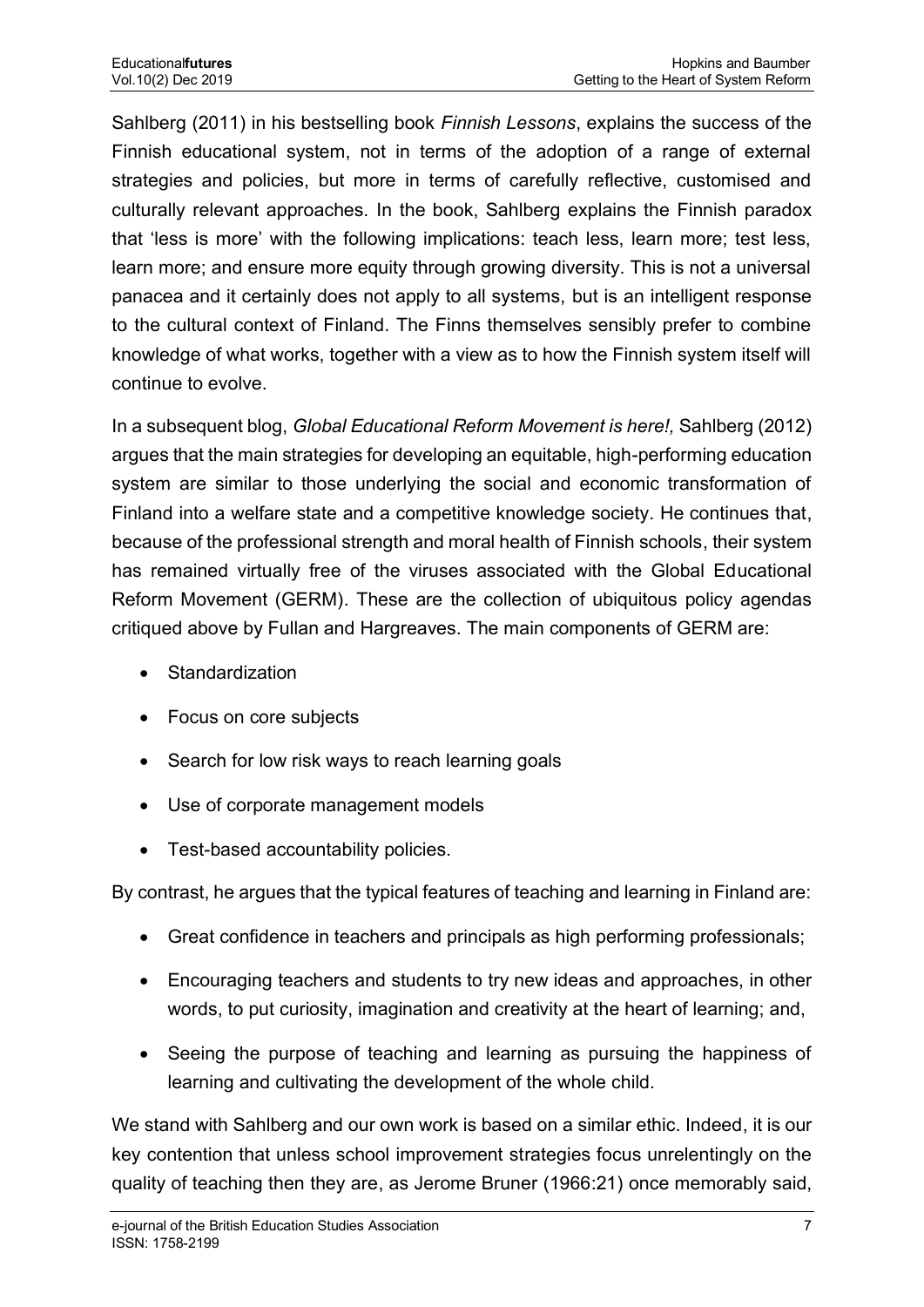"doomed to triviality". There is now significant empirical evidence to suggest that teaching quality is the most significant factor influencing student learning that is under the control of the school (Hattie, 2019). A widely circulated international study based on the PISA research (Barber and Mourshed, 2007:40) concluded that:

- The quality of an education system cannot exceed the quality of its teachers
- The only way to improve outcomes is to improve instruction
- This means taking professional development into the classroom and making it routine (e.g. through peer observation, lesson study, demonstration lessons).

The phrase 'professionalised teaching' implies that teachers are on a par with other professions in terms of diagnosis, the application of evidence-based practices and professional pride. The image here is of teachers who use data to evaluate the learning needs of their students, and are consistently expanding their repertoire of pedagogic strategies to personalise learning for all students. It also implies schools adopting innovative approaches to timetabling and the deployment of increasingly differentiated staffing models. Crucially, the focus of professional development needs to continuously be on the 'instructional core'. This has been the focus of our own school improvement and system reform work.

## **Instructional Core**

For us, the elephant in the room of school and system improvement, and it has been resident for some time, is the lack of a professional practice that provides a language and a set of behaviours or processes to connect teaching to learning. There are two key problems here: the first the individualised and atomised nature of teaching as a profession; the second that teaching is a profession without a practice. These two tendencies intertwine in intricate and resilient ways.

We have been helped to understand the nature of this complexity through conversations with Richard Elmore, and the book he co-authored with his colleagues entitled *Instructional Rounds in Education* (City et al., 2009). In that book they contrast the individualism that too often characterises teaching, where the person and the practice are intertwined, with professionals who are those that share a common practice and open it up to public scrutiny. Professionals believe that the only way to improve one's practice is to allow yourself to think that your practice is *not* who you are. It is, instead, a way of expressing your current understanding of your work, your knowledge about your work, and your beliefs about what is important about the work.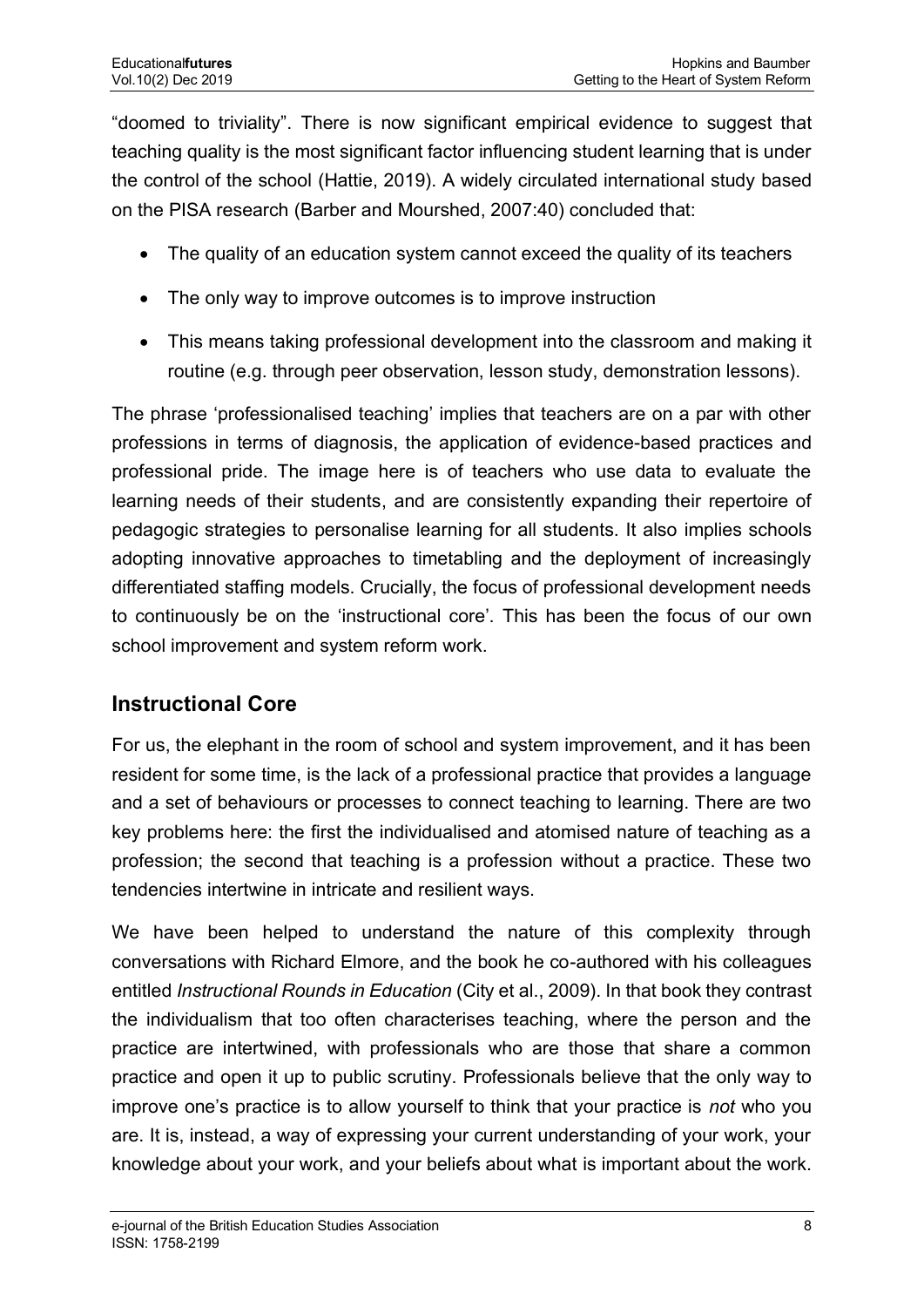All these things can change—*should* change, if you are a professional—as your knowledge, skill, expertise and understanding of your work increases. The real insight here is that you can maintain all the values and commitments that make you a person and still give yourself permission to change your practice. Your practice is an instrument for expressing who you are as a professional; it is not who you are. How practice is defined is therefore critical, and Elmore and his colleagues mean something quite specific:

"We mean a set of protocols and processes for observing, analyzing, discussing and understanding instruction that can be used to improve student learning at scale. The practice works because it creates a common discipline and focus among practitioners with a common purpose and set of problems" (City et al., 2009:3).

It is the lack of such a practice that has inhibited recent reform efforts from unleashing the potential of our students. We need to reach down into the classroom and deepen reform efforts by moving beyond superficial curriculum change to a more profound understanding of how teacher behaviour connects to learning. In particular, it requires a direct and unrelenting focus on what many are now calling the 'instructional core'.

In its simplest terms, "the instructional core is composed of the teacher and the student in the presence of content" (City et al., 2009:22). Although there are a number of principles associated with the definition of the instructional core, there are three features associated with our interpretation of the concept in particular that require emphasising from the outset.

The first feature are the individual elements of the instructional core that provide the framework for developing curiosity and powerful learning within our students. They are; curriculum frameworks, pedagogic knowledge, student learning, and assessment (as seen in Figure 1). Each of these core elements are supported by their own set of common practices and protocols, that in our case were developed both centrally and locally, but implemented and shared across all the schools in a Network. By doing this, particularly through the development of the Theories of Action, we were able to generate a common language around teaching and learning focussed on the generation of student curiosity.

The second feature follows from the first and is that one element of the instructional core cannot be changed without impacting directly on the others. Yet most change efforts focus on only one—curriculum innovation, or professional development, or student voice, or assessment. They all need to be regarded as a whole if authentic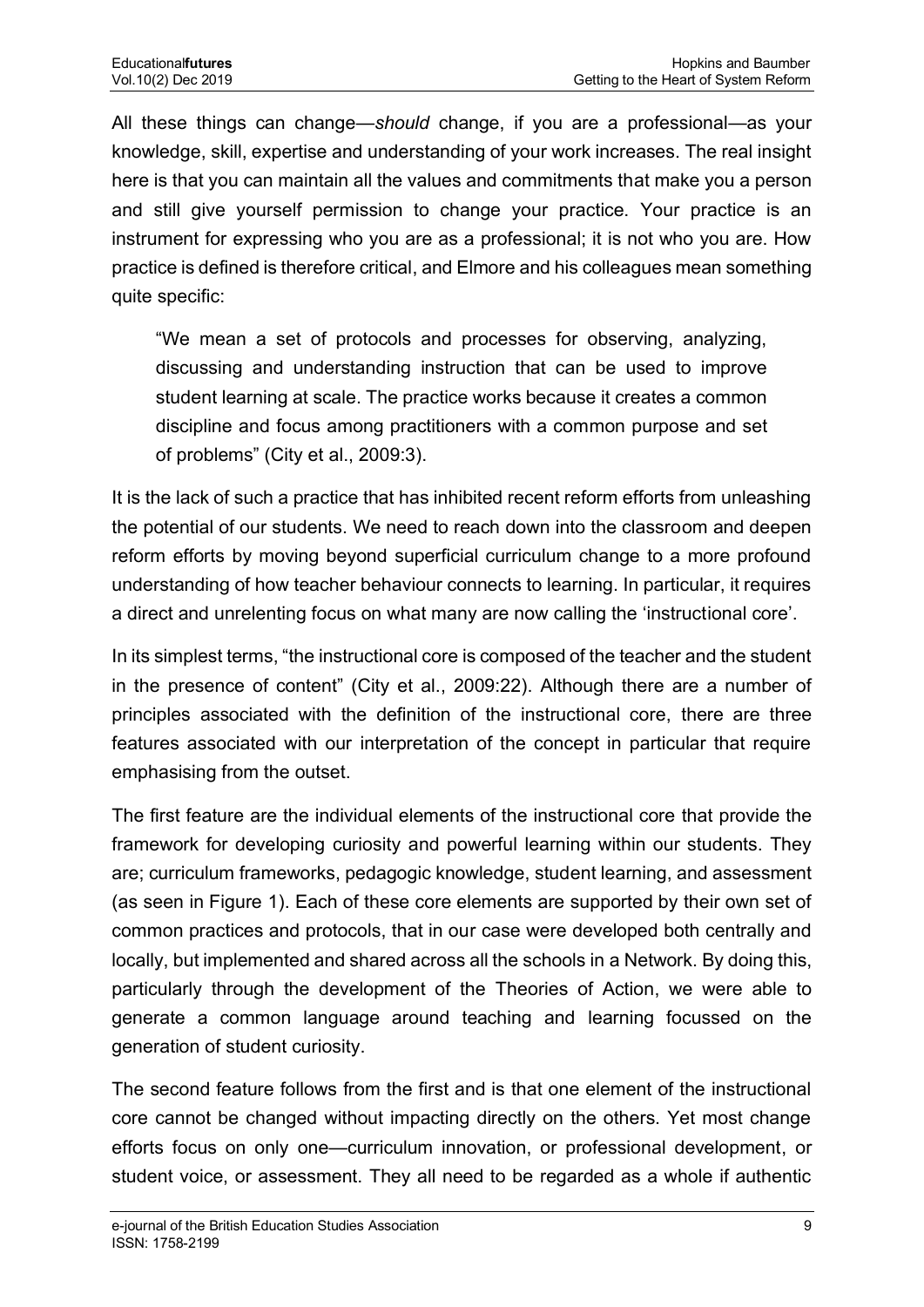change in student achievement is to occur. It is the relationship between the teacher, the student, content and assessment—not the qualities of any one of them by themselves—that determines the nature of instructional practice. Each corner of the instructional core has its own particular role and resources to bring to the instructional process.



*Figure 1:The core elements of classroom practice: the 'instructional core'*

The third feature is more subtle but even more important. It is the appreciation that the 'instructional task' is, as it is in Figure 1, at the centre of the instructional core. The instructional task is the actual work that students are asked to do as part of classroom practice. It is not what teachers think they have asked students to do, nor what the prescribed curriculum says they should be doing, but what students are actually doing and the sense they make of it that is fundamental (City et al., 2009). This is why in *Models of Learning: Tools for Leaching,* we claimed that: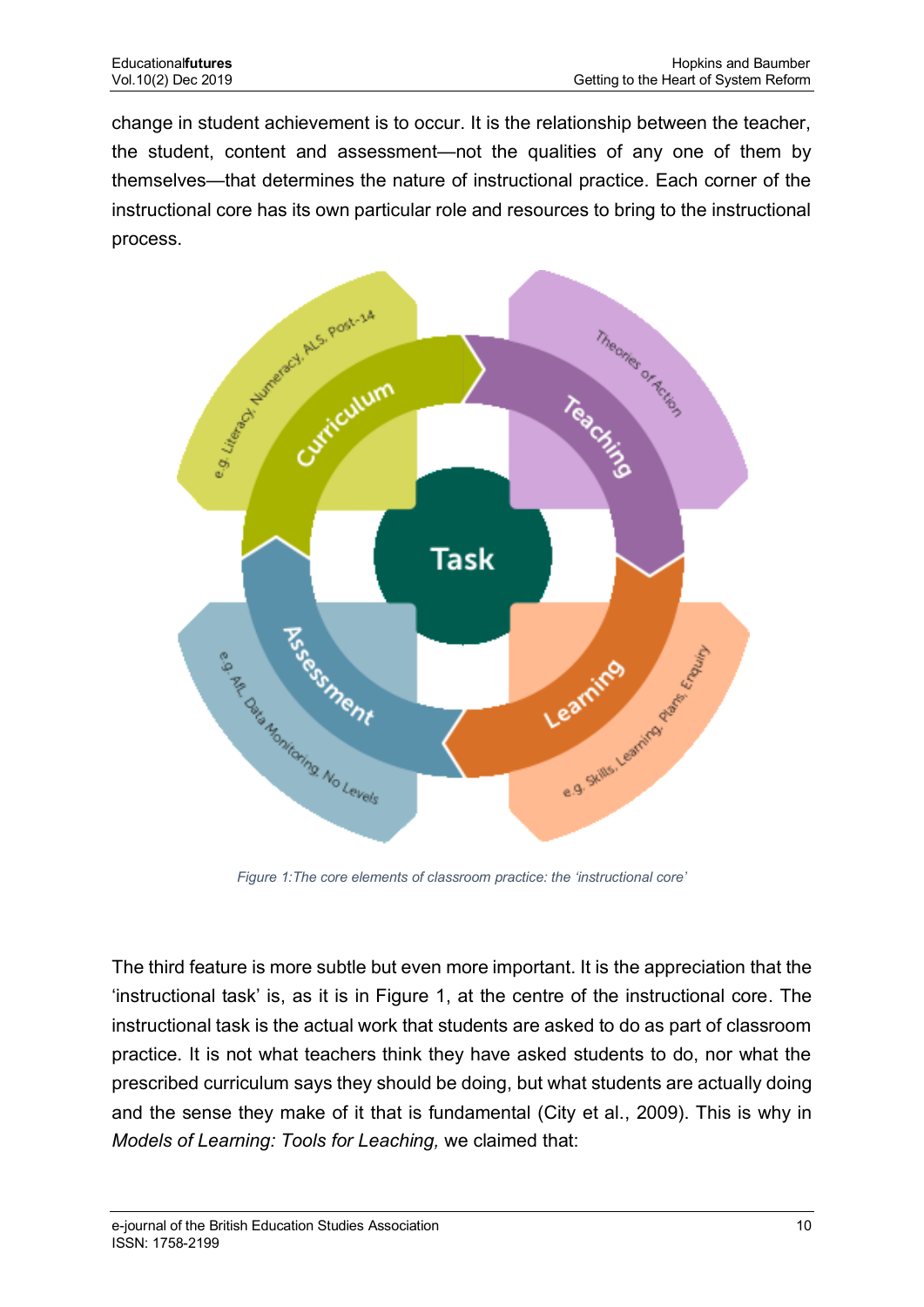"Learning experiences are composed of content, process and social climate. As teachers we create for and with our children opportunities to explore and build important areas of knowledge, develop powerful tools for learning, and live in humanizing social conditions" (Joyce, Calhoun and Hopkins, 2009:7).

Unless we make the instructional task the focus of our enquiry, then we can have no confidence that learning will be enhanced, and consequently the outcomes of educational reform will remain capricious. We must continuously remind ourselves that it is the tasks that students undertake that predict their performance (Doyle, 1983). Taken as a whole, it is the instructional core with the task at the centre that provides the essential classroom infrastructure for promoting curiosity.

#### **Instructional Rounds**

Viewing the instructional core in this way offers us the potential of establishing a professional practice in the school that can create a new culture of teaching and learning. The question is – how do we actually create this new culture of teaching and learning that embraces the instructional core?

Our response was to refine the generic Instructional Rounds leadership strategy associated with the work of Richard Elmore and his colleagues (City et al., 2009). Our approach works iteratively but systematically, from the existing knowledge base of individual teachers to develop Theories of Action that discipline and deepen the culture of teaching and learning of all teachers in the school and their network. Critical to the success of the Instructional Rounds approach has been the development of 'Theories of Action'. A theory of action is a link between cause and effect: *if* we take a particular action, *then* we expect that action to have specific effects. A theory of action connects the actions of teachers with the consequences of their actions—the learning and achievement of their students. It is these collectively that provide the basis of the protocols that ensure precision, consistency and engagement in the classrooms of our schools

The Instructional Rounds process supports school Heads and leadership teams in developing a shared understanding and common language around effective teaching practices; to recognise what good teaching and good student learning looks like; and to identify the next level of work for the school and network. The outcome of the process is the identification of a set of Theories of Action for the School and Network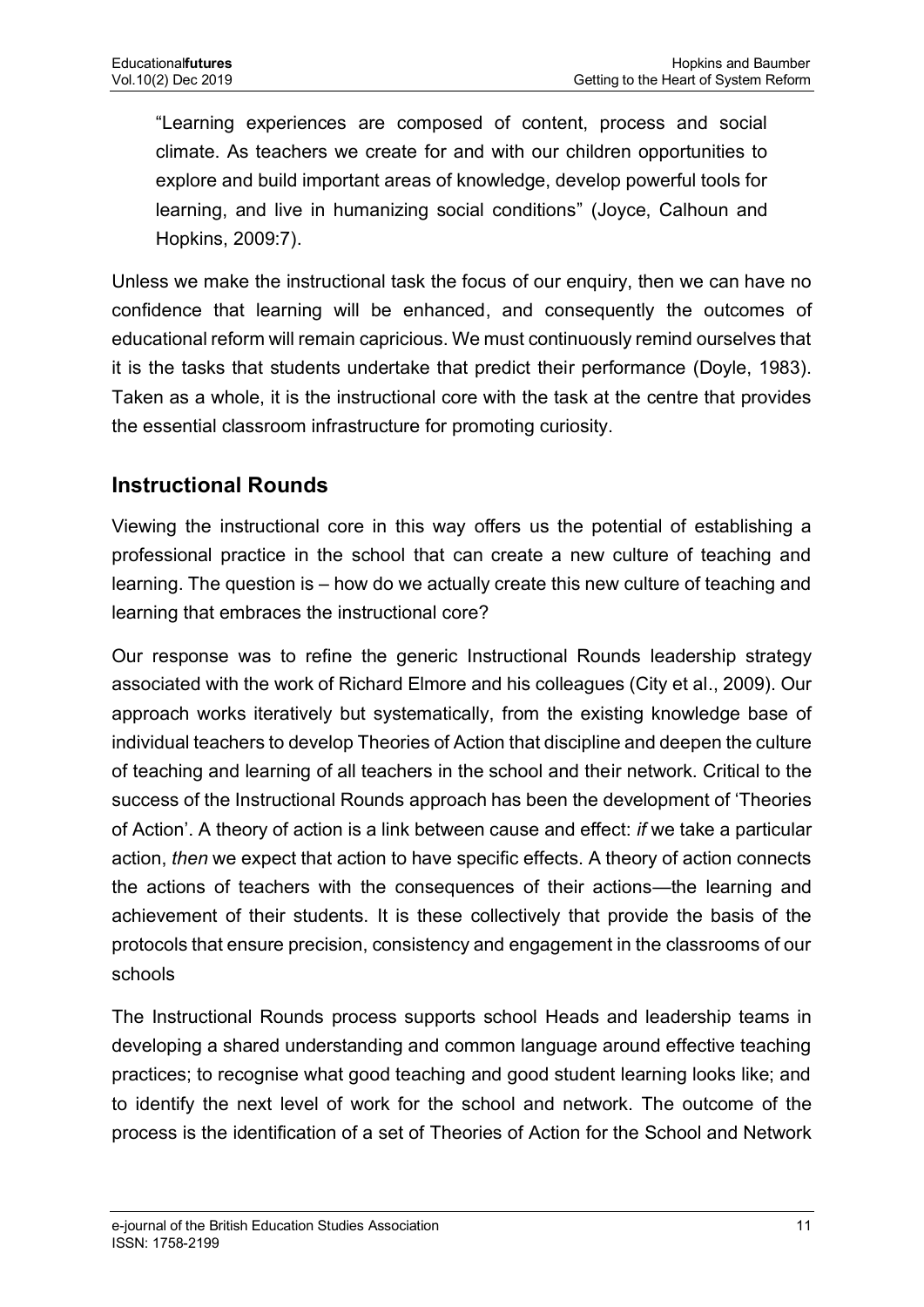that can be used as a basis for further professional development and school improvement. The process works like this:

- The network convenes in the host school for an instructional round visit. The purpose of the instructional round is to generate a series of Theories of Action that present a positive picture of the pedagogic practice of the school. The emphasis is solely on description, not evaluation or judgement.
- There are usually a maximum of twenty-four participants. The network divides into groups of four that visit a rotation of six classrooms for approximately twenty minutes. In each classroom network participants collect descriptive evidence of the practices – teacher, students and classroom environment – they observe.
- After completing the round of classroom observations, the entire group assembles in a common location to work through the process of description, analysis and prediction. The group analyses the evidence for patterns and look at how what they have seen explains or not the observable student performance in the school.
- Participants then develop a series of 'theory of action' principles from the analysis of the observations and discusses the next level of work for the school and network to assist them on their school improvement journeys.
- Finally, the network provides feedback to the school and teachers involved in the rounds visit. No comments are made about the behaviours of individual teachers; the focus is unrelentingly on describing the practice, how it can be enhanced and lead to the next level of professional work in the school.

This approach enables the knowledge-base of teachers to be used to develop Theories of Action that discipline the culture of teaching and learning in the school, and across the network. As our experience with Instructional Rounds has continued to deepen through experience in schools in the UK, Australia, Sweden and elsewhere, five important lessons have been learned:

- The first was that despite the phase or context of schooling, the Theories of Action generated by each school were in most cases very similar.
- Second, this is not a 'pick and mix' approach—all the Theories of Action have to be integrated into the teacher's professional repertoire if they are to impact in a sustained way on student learning.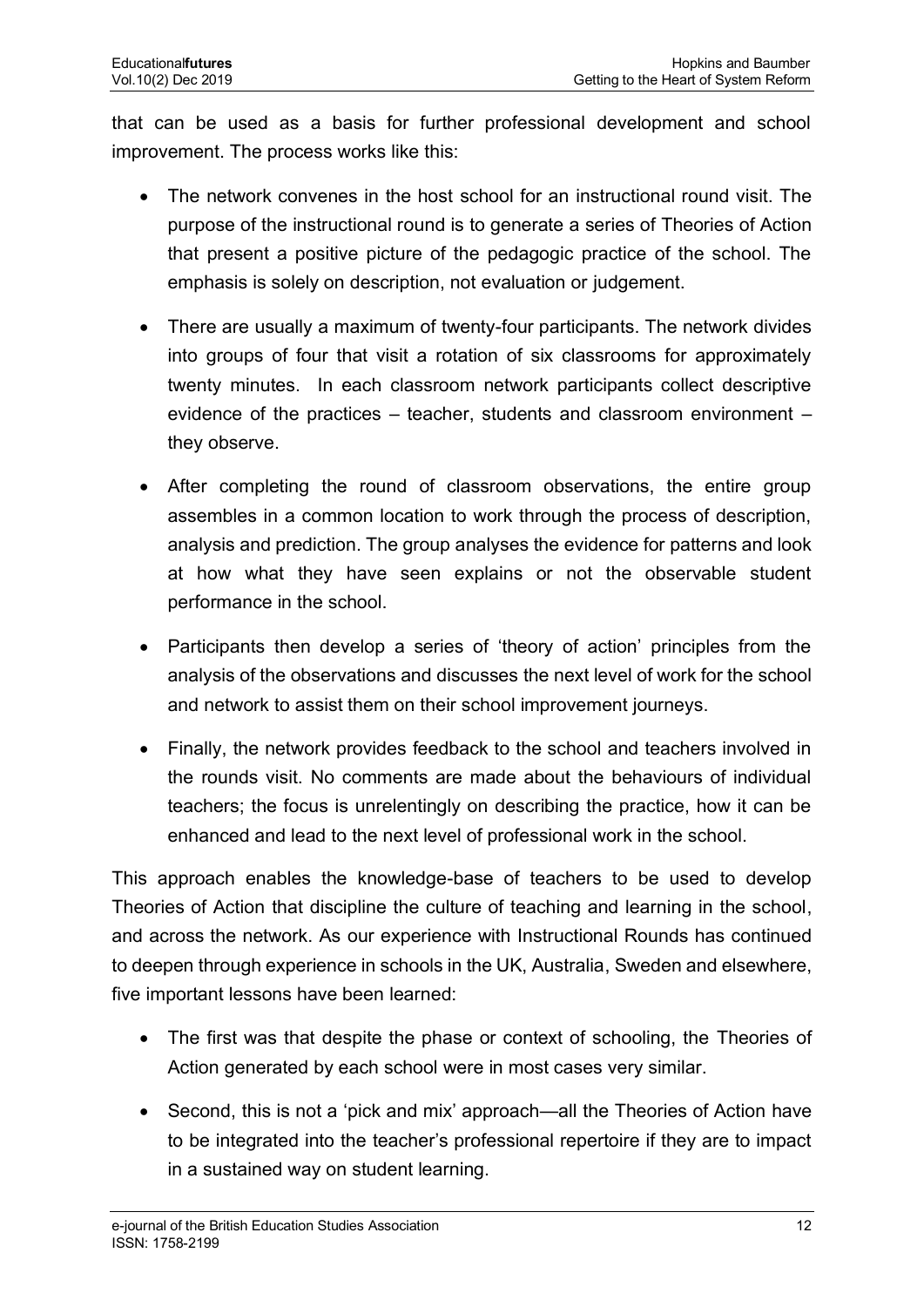- Third, and most importantly, all the Theories of Action are characterised by an approach to teaching that has enquiry and personalised learning at its centre.
- Fourth, some of the Theories of Action relate to the school and some to the practice of individual teachers.
- Fifth, all of the Theories of Action have a high level of empirical support in the educational research literature (Hattie, 2009).

So to summarise, through the Instructional Rounds process an approach to teaching has been developed from the practice of teachers that, if consistently applied, will enhance not just the achievement but also the spirit of enquiry and curiosity of all students.

#### **The Six Theories of Action for Teachers**

Below are the six Theories of Action for teachers and teaching that emerged from our work with schools. Together with the four whole school Theories of Action noted later, they comprise the content of the *Curiosity and Powerful Learning* manual (Hopkins and Craig, 2018b). The manual has a two-page spread devoted to each theory of action: the left hand page contains a description of the individual theory of action, much as below; the right hand page provides a protocol or rubric. Each rubric provides a precise description of the habits, behaviours and ways of doing that characterise teacher practice at four phases of a professional development continuum – Commencing, Intermediate, Accomplished, and Expert.

The teacher protocols or rubrics have four primary purposes:

- To set out clearly the habits, behaviours, and performance expectations that characterise teaching of the highest quality, as reflected in the Expert phase.
- To support personal reflection by teachers about where their practice falls on the continuum.
- To provide a common reference point and language for teachers and school leaders to use when they discuss teaching practice and teacher performance.
- To inform planning for professional learning and development for individual teachers, groups of teachers, and for the whole school.

**Harnessing learning intentions, narrative and pace -** When teachers set learning intentions and use appropriate pace and have a clear and strong narrative about their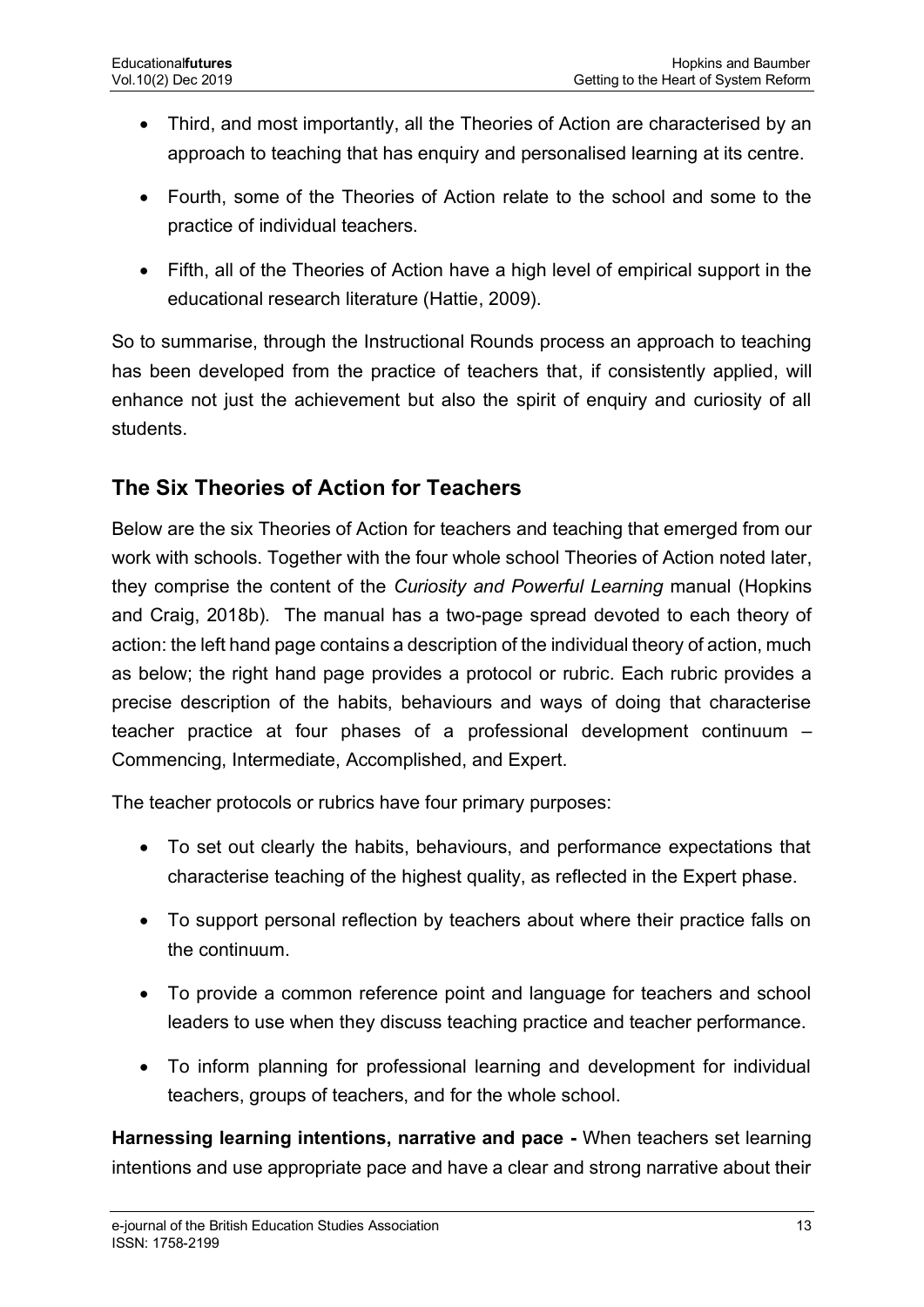teaching and curriculum, then students are more secure about their learning, and achievement and understanding is increased.

It has become very clear from the Instructional Rounds that when teachers are clear about their learning intentions then the students become more engaged and feel more secure in their learning. But it is about more than just setting a learning intention or goal; importantly it is also about linking the intention to the learning outcome and success criteria for the lesson, as well as ensuring curricula progression. This becomes the basis for the narrative of the lesson. Teachers with a strong sense of narrative are able to engage with deviation, knowing how to bring the discussion back on track. Pace is also necessary to keep the lesson lively and through increasing tempo, deal with potential low-level disruption. A learning intention for a lesson or series of lessons is a statement that describes clearly what the teacher wants the student to know, understand and be able to do as a result of the learning and teaching activity. In formulating the learning intention it is essential to consider three components:

- An action word that identifies the performance to be demonstrated
- A learning statement that specifies what learning will be demonstrated
- A broad statement of the criterion or minimum standard for acceptable performance, e.g. 'By the end of the lesson you will be able to describe foundation concepts and questions in ...'

**Setting challenging learning tasks -** When learning tasks are purposeful, clearly defined, differentiated and challenging then the more powerful, progressive and precise the learning for all students.

In many of the Instructional Rounds conducted, we found that, by and large, most students did not find the tasks they were set very challenging. Yet it is the tasks that students do that predict their performance. This requires setting tasks that are within the student's 'zone of proximal development', if their learning is to progress. Usually, this involves having three or four 'graded tasks' available for each group with scaffolding around the task to ensure success. In *Looking in Classrooms*, Good and Brophy (2008) identified the six components listed below as central to scaffolding support for pupils carrying out tasks:

- 1. Develop student interest in accomplishing the intended goal of the task.
- 2. Demonstrate an idealised version of the actions to be performed.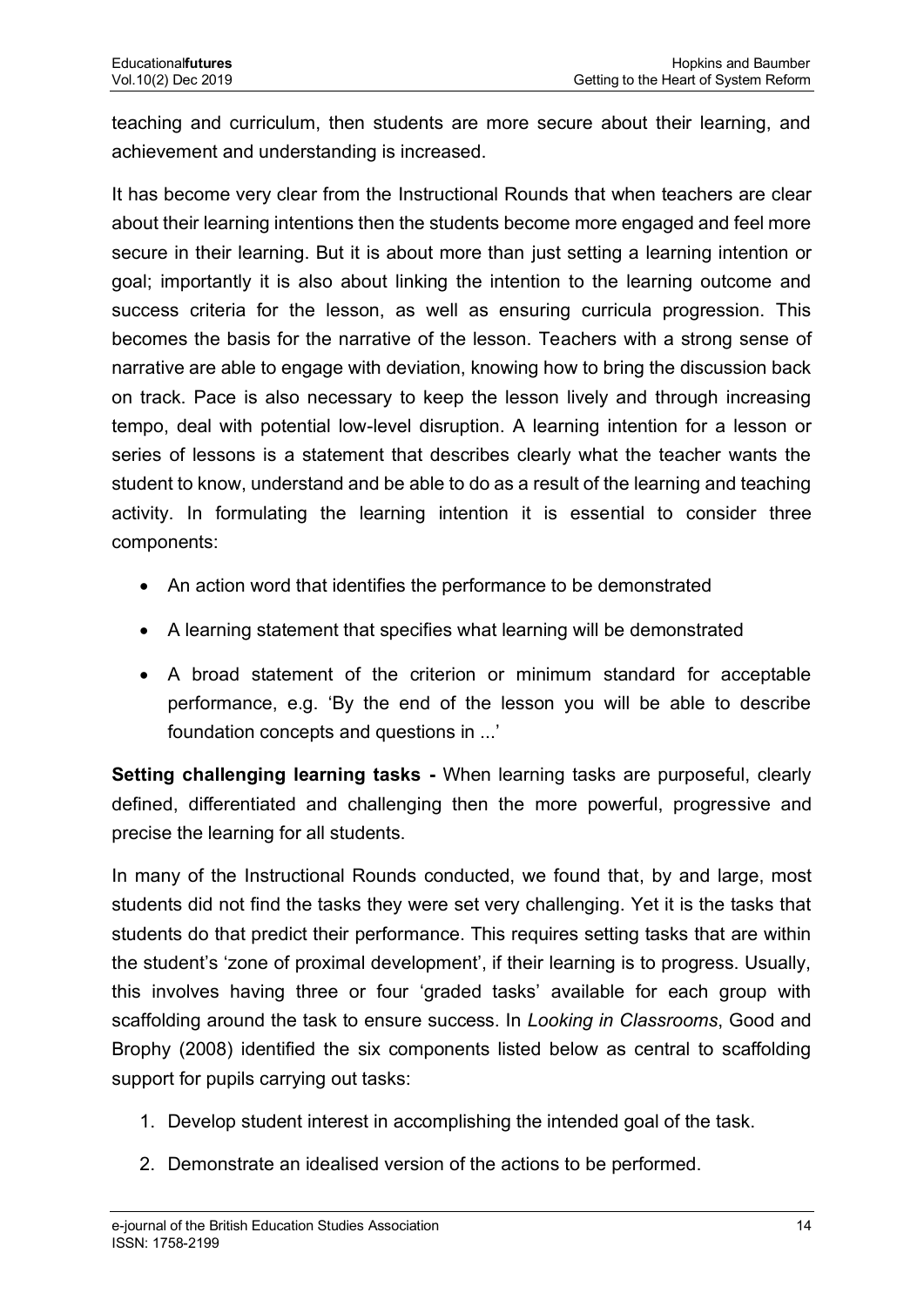- 3. Simplify the task by reducing the steps.
- 4. Control frustration and risk.
- 5. Provide feedback that identifies the critical features of discrepancies between what has been produced and what is required.
- 6. Motivate and direct the student's activity to maintain continuous pursuit of the goal.

Closely associated with scaffolding is the gradual transfer of responsibility for managing learning. As students develop expertise they begin to assume responsibility for regulating their own learning, by asking questions and by working on increasingly complex tasks with a concomitant increase in learner autonomy.

**Framing higher order questions -** When teachers systematically use higher order questioning, the level of student understanding is deepened and their achievement is increased.

John Hattie reports in *Visible Learning* (2009:182) that questioning is the second most prevalent teaching method, after teacher talk. Most teachers spend between 35% and 50% of their time in questioning. Questioning has a positive impact on student learning—but this effect is associated more with higher order questioning which promotes more conceptual thinking and curiosity. The evidence suggests that most teachers ask low-level questions, related more to knowledge acquisition and comprehension. Research studies suggest that 60% of teachers' questions recall facts and 20% are procedural in nature. Bloom's taxonomy (Anderson and Krathwohl, 2001) of learning objectives is widely used as a basis for structuring questions, particularly higher order questions. They are:

- **Knowledge**—recall previous material learned.
- **Comprehension**—demonstrate understanding of facts and ideas.
- **Application**—solve problems by applying knowledge, facts and skills learnt in different ways and situations.
- **Analysis**—examine information and break into parts, make connections and support ideas and arguments.
- **Evaluation**—present judgements, recommendations and opinions.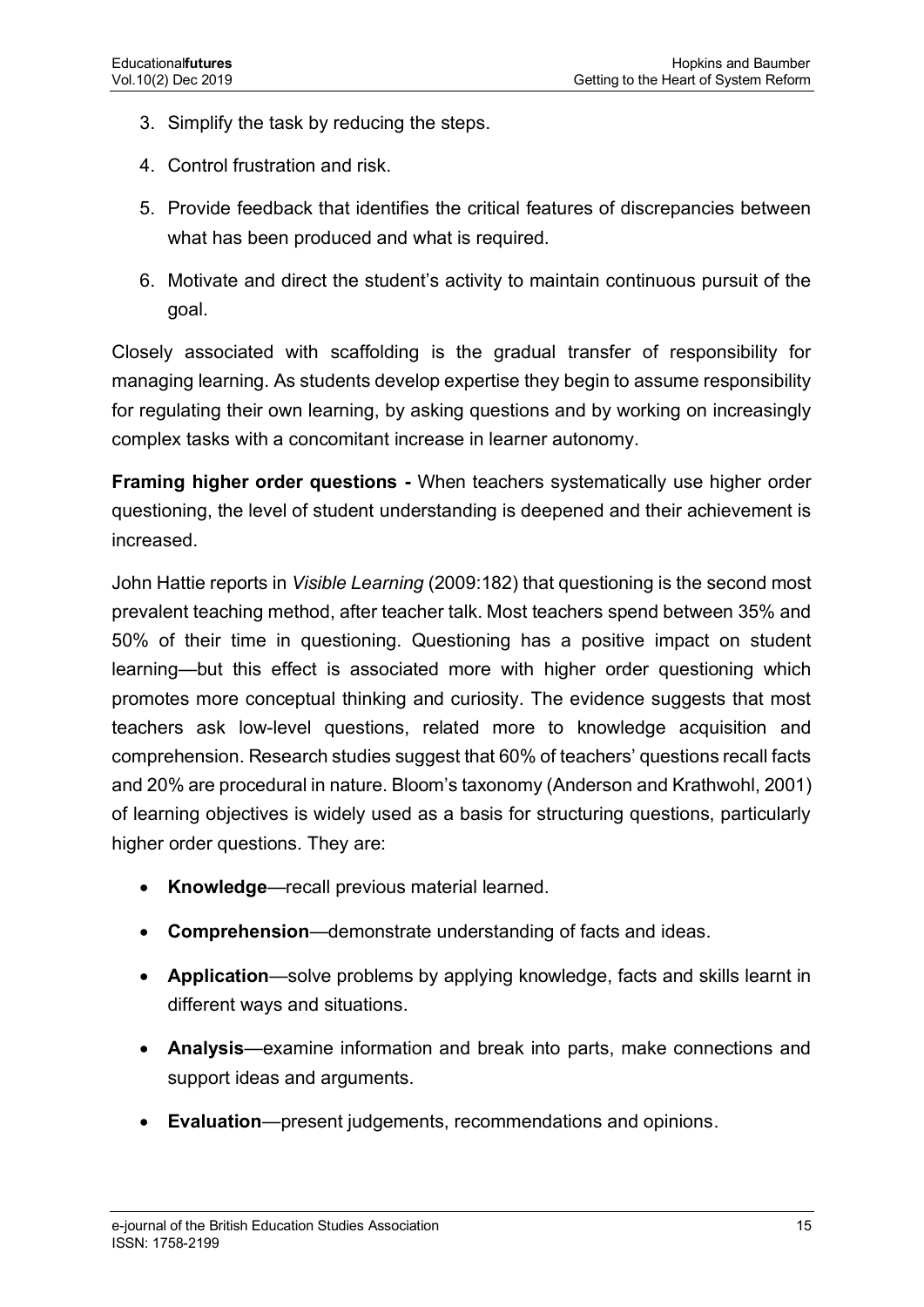**Synthesis**—compile information in different, more creative ways; choose other solutions.

The following sequence works well, as this approach makes everyone responsible for generating an answer, particularly when combined with some of the simple cooperative techniques:

- Frame a question to the whole class
- Allow students time to think—'wait time'
- Only then, call on someone to respond.

**Connecting feedback and data -** When teachers consistently use feedback and data on student actions and performance, then behaviour becomes more positive and progress accelerates.

Feedback is one of the most powerful influences on student achievement. That is clear from both psychological theory and research. In *Visible Learning*, Hattie provides a powerful insight, as he describes his attempts to understand feedback:

"It was only when I discovered that feedback was most powerful when it is from the student to the teacher that I started to understand it better. When teachers seek, or are at least open to, feedback from students as to what students know, what they understand, where they make errors, when they have misconceptions, when they are not engaged—then teaching and learning can be synchronized and powerful. Feedback to teachers helps make learning visible" (Hattie, 2009: 173).

In considering data and feedback that moves beyond the purely academic, Hattie suggests that a behavioural focus on student performance helps students to recognise the linkage between effort and outcome. In addressing this behavioural dimension of student performance and achievement, it is recommended that the teacher should:

- Model beliefs.
- Focus on mastery.
- Portray skill development as incremental and domain specific.
- Provide socialisation with feedback.
- Portray effort as investment rather than risk.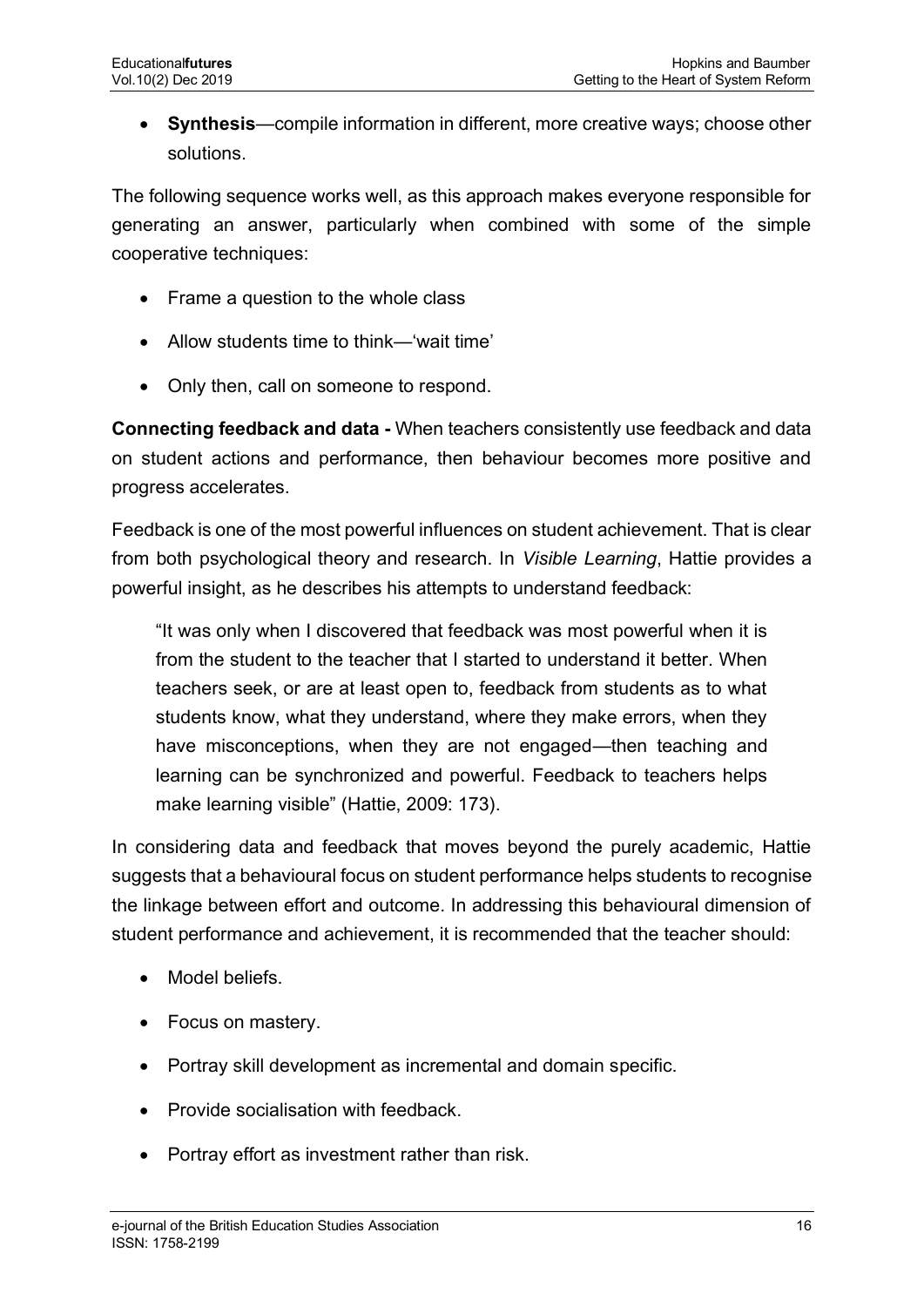**Committing to assessment for learning -** When peer assessment and assessment for learning (AfL) are consistently utilised, student engagement, learning and achievement accelerates.

The generally accepted definition of AfL is:

"The process of seeking and interpreting evidence for use by learners and their teachers to decide where the learners are in their learning, where they need to go and how best to get there" (Assessment Reform Group, 2002:3).

This may be organised differently in different schools, but the rationale is always the same:

- 1. Clear evidence about how to drive up individual attainment.
- 2. Clear feedback for and from pupils, so there is clarity on what they need to improve and how best they can do so.
- 3. Clarity for students on what levels they are working at, with transparent criteria to enable peer coaching.
- 4. A clear link between student learning and lesson planning (Hopkins, 2007).

Teachers need to continue to develop their understanding of how students learn so they can help them to: reflect on how they learn; develop learning strategies and apply them in different circumstances; and engage in high quality dialogue with teachers, peers and others.

**Implementing cooperative group structures -** If teachers use cooperative group structures/techniques to mediate between whole class instruction and students carrying out tasks, then the academic performance of the whole class will increase as well as the spirit of collaboration and mutual responsibility.

Cooperative group work has a powerful effect in raising pupil achievement because it combines the dynamics of democratic processes with the discipline of academic enquiry. It encourages active participation in learning and collaborative behaviour by developing social as well as academic skills. The approach is highly flexible and draws on a wide range of methods—individual research, collaborative enquiry and plenary activities—and allows the integration of them all into a powerful teaching tool. We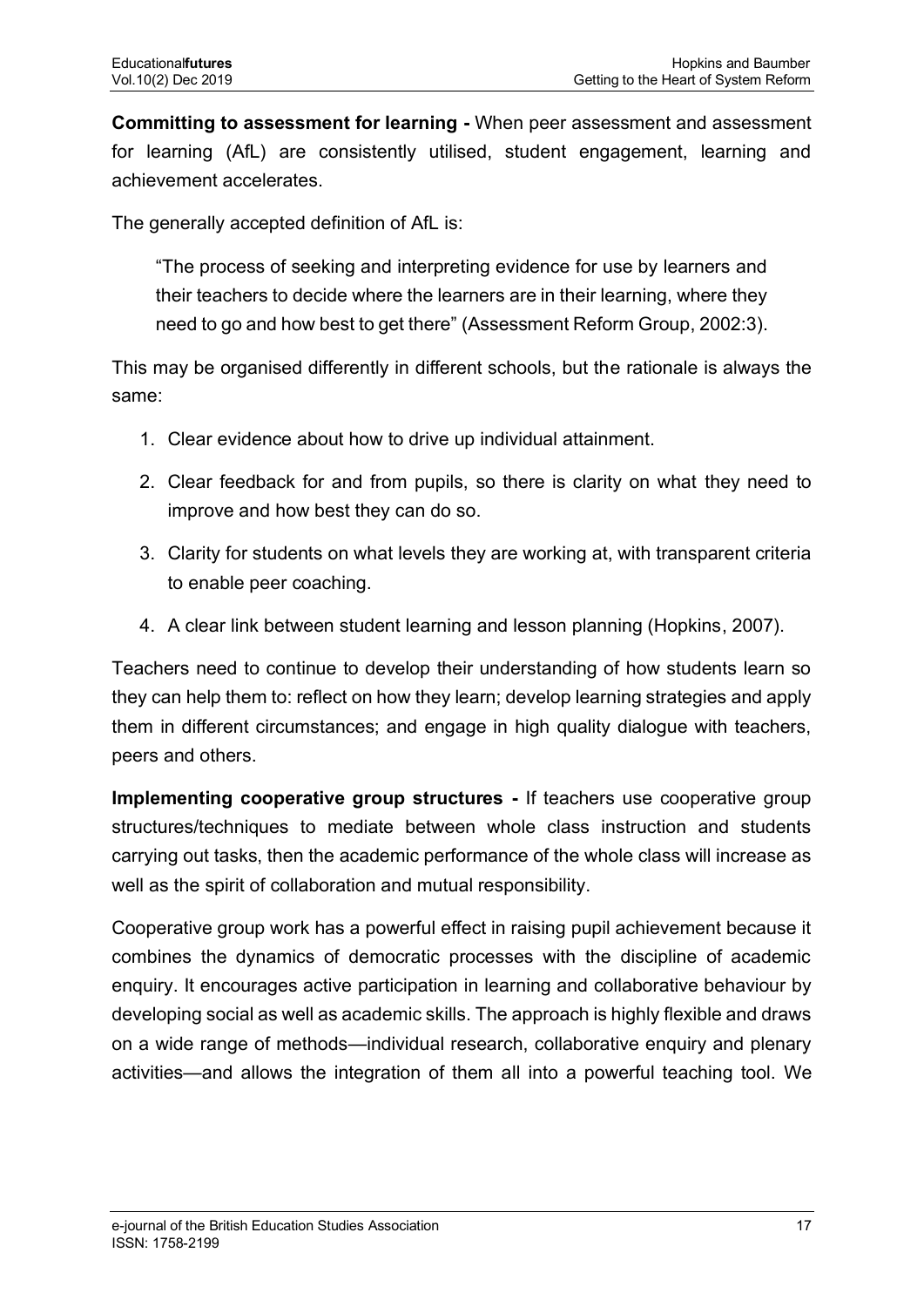advocate its use as part of the direct instruction 'model of teaching'<sup>1</sup>, both as part of teacher instruction and the structuring of group activities, although at times the teacher will use the approach to structure a whole lesson or series of lessons (Hopkins, 2017b; Kagan and Kagan, 2015).

There are a wide range of strategies that comprise cooperative group work. They are all underpinned by the following five principles (Johnson and Johnson, 1994):

- 1. Positive interdependence: When all members of a group feel connected to each other in the accomplishment of a common goal—all individuals must succeed for the group to succeed.
- 2. Individual accountability: Where every member of the group is held responsible for demonstrating the accomplishment of their learning.
- 3. Face-to-face interaction: When group members are close in proximity to each other and enter into a dialogue with each other in ways that promote continued progress.
- 4. Social skills: Human interaction skills that enable groups to function effectively (e.g. taking turns, encouraging, listening, clarifying, checking, understanding, probing). Such skills enhance communication, trust, leadership, decisionmaking and conflict management.
- 5. Processing: When group members assess their collaborative efforts and target improvements.

Cooperative group work requires pupils to practise and refine their negotiating, organising and communication skills, define issues and problems and develop ways of solving them. This includes, collecting and interpreting evidence, hypothesising, testing and re-evaluating.

## **The Curiosity and Powerful Learning Manual**

Once we realised that the sets of Theories of Actions emanating from our Instructional Rounds process were essentially similar we decided, as mentioned previously, to produce a manual to describe them in practical detail (Hopkins and Craig, 2018b)**.** As teachers and principals quickly embraced the Theories of Action it became apparent

 $<sup>1</sup>$  See the work of Bruce Joyce and his colleagues for the authoritative discussion and description of the range of</sup> *Models of Teaching* (Joyce, Weil and Calhoun, 2018; Joyce, Calhoun and Hopkins, 2009).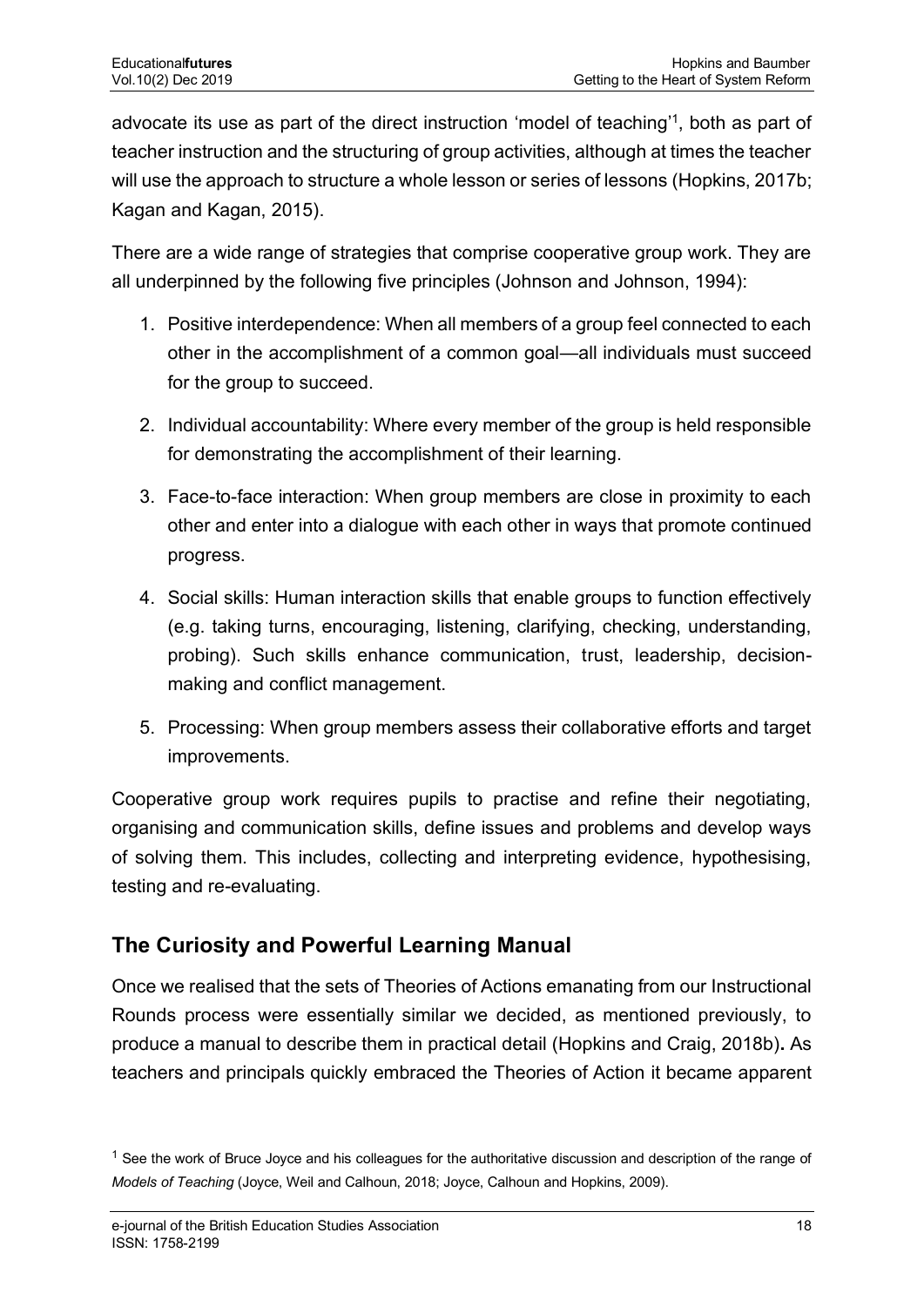that, while the 'different' style and language of the *Curiosity and Powerful Learning* manual was highly engaging, it was the strong research base that stood behind the various theories that made the propositions so compelling. Our colleague John Hattie generously encouraged us to use his work to illustrate the likely effect size associated with each of the Theories of Action (Hattie, 2009). This served to deepen the view among principals and teachers that although significant progress had already been made, the possibilities were boundless if the Theories of Action were applied with precision.

One particular insight was critical here. It was clear from the specifications of practice and research evidence presented in the *Curiosity and Powerful Learning* manual that each of the Theories of Action if implemented with precision would have a significant and sustained impact on student achievement. Over time this was accepted without equivocation. What however was also becoming apparent was that when applied together, as a shift in the culture of teaching and learning in a school, was that in concert the Theories of Action would also have a profound impact on the incubation and development of curiosity within our students. The Theories of Action have both a meta-cognitive as well as achievement effect. Thus the twin goals of developing learning skills and raising student achievement could be met at the same time, using the same processes.

*The Four Whole-school Theories of Action* – Although the focus of this paper has been on the teacher Theories of Action emerging from the Instructional Rounds process, it is also important to note that we also identified and described four wholeschool Theories of Action in the *Curiosity and Powerful Learning* manua*l*. They are as follows:

- 1. When schools and teachers set high expectations and develop authentic relationships, then students' confidence and commitment to education increases and the school's ethos and culture deepens.
- 2. When teacher directed instruction becomes more enquiry focused, then the level of student achievement and curiosity increases.
- 3. By consistently adopting protocols for teaching, student behaviour, engagement and learning are enhanced.
- 4. By consistently adopting protocols for learning, student capacity to learn, skill levels and confidence are enhanced.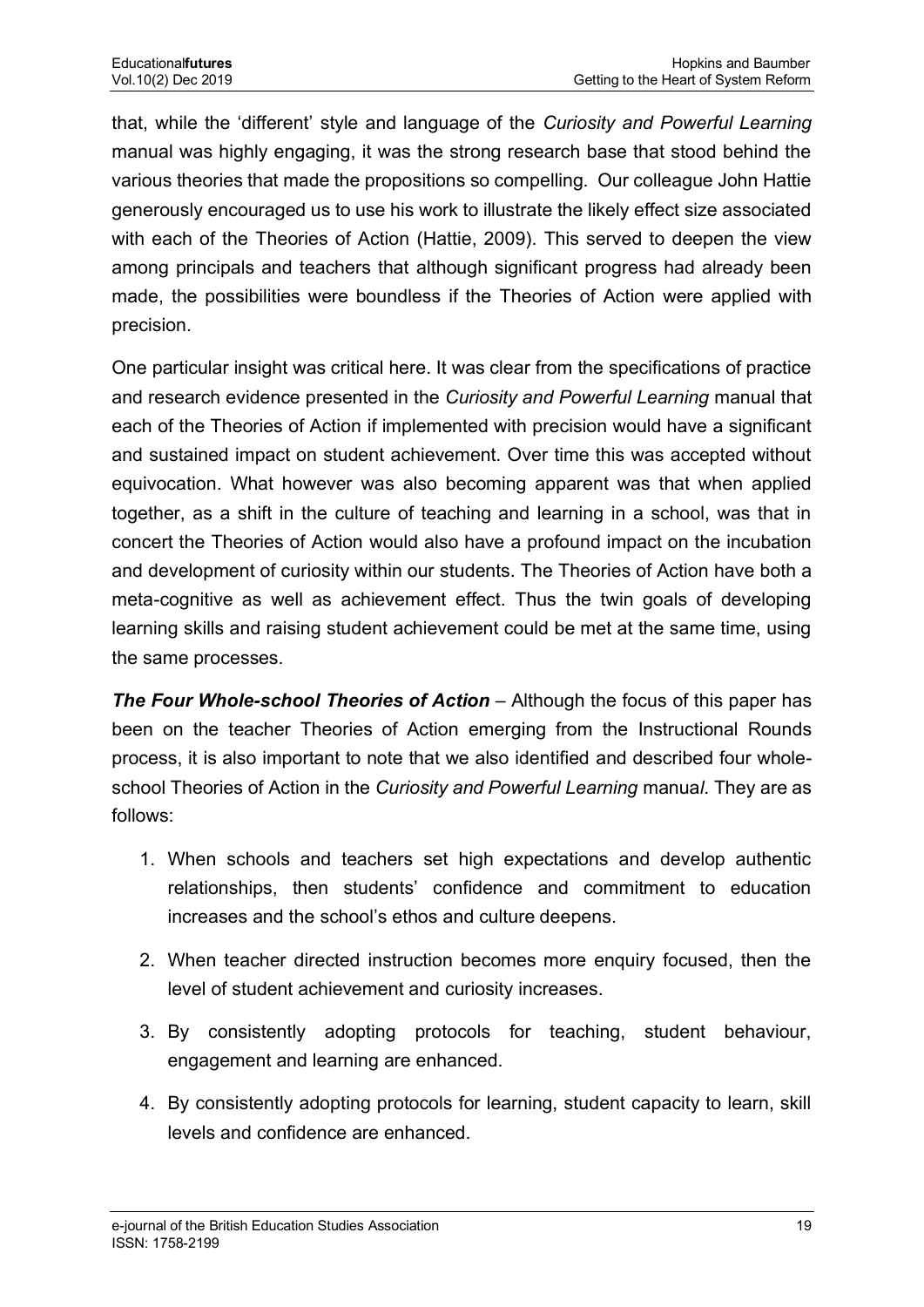The implications of these whole school Theories of Action are discussed in our other work (Hopkins, 2013; Hopkins and Craig, 2018a; 2018b). Meanwhile, it is to the implementation of the 'Theories of Action for teachers' that we now turn in the following section.

#### **Implementing the Theories of Action**

The potential contained in the Theories of Action described in this paper is to create a new culture of teaching within the school that promotes both enquiry and achievement. This requires adopting staff development strategies that have the ability to build a common language of instructional practice within and across schools.

The strategy most suited to the acquisition of the Theories of Action is the now established approach to 'peer coaching' developed by Bruce Joyce and his colleagues (Joyce and Showers, 1995; Joyce and Calhoun, 2010). Their research on staff development has identified a number of key training components which, when used in combination, have much greater power than when they are used alone. The major components of training are:

- Presentation of theory or description of skill or strategy.
- Modelling or demonstration of skills or models of teaching.
- Practise in simulated and classroom settings.
- Structured and open-ended feedback (provision of information about performance).
- Peer Coaching for application (hands-on, in- classroom assistance with the transfer of skills and strategies to the classroom).

It is also helpful to distinguish between the locations in which these various forms of staff development are best located – either in the 'workshop' or the 'workplace'. The workshop, which is equivalent to the best practice on the traditional professional development course, is where teachers gain understanding, see demonstrations of the teaching strategy they may wish to acquire, and have the opportunity to practise them in a non-threatening environment. If the aim is to transfer those skills back into the workplace – the classroom and school – then merely attending the workshop is insufficient. This implies changes to the workplace and the way in which staff development is organised. In particular this means the opportunity for immediate and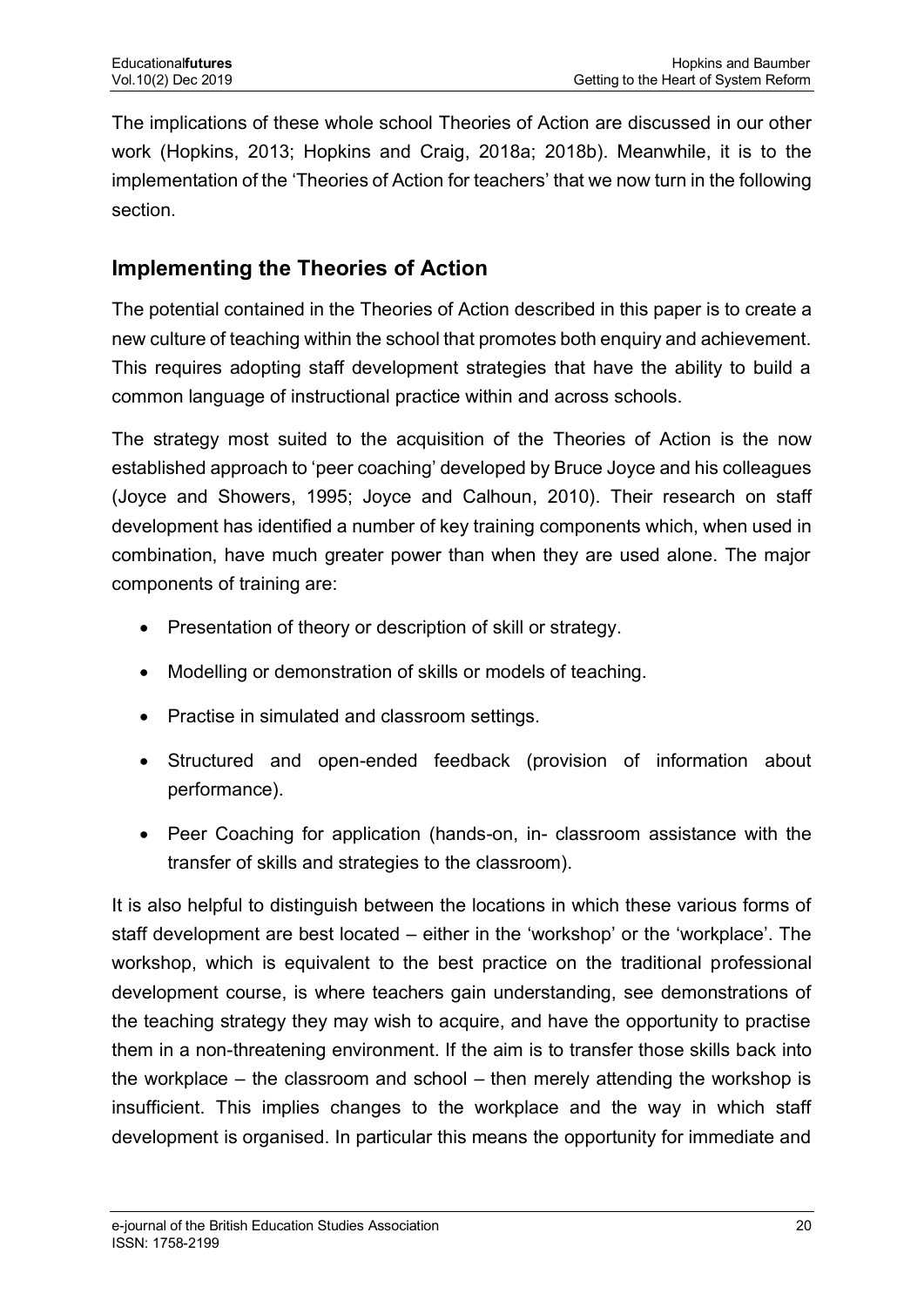sustained practice, collaboration and peer coaching, and the studying of development and implementation.

The paradox is that changes to the workplace cannot be achieved without, in most cases, drastic alterations in the ways in which schools are organised. Yet the transfer of teaching skills from professional development sessions to classrooms settings will not occur without them.

A key element in all of this is the provision of in-classroom support or triads and 'peer coaching'. It is the facilitation of peer coaching that enables teachers to extend their repertoire of teaching skills and to transfer them from different classroom settings to others. When incorporated into a school improvement design, peer coaching can virtually assure 'transfer of training' for everyone:

- Peer coaching teams of two or three are much more effective than larger groups.
- These groups are more effective when all members of staff are engaged in school improvement.
- Peer coaching works better when Heads and Deputies participate in training and practice.
- The effects are greater when formative study of student learning is embedded in the process.

Peer coaching in triads creates the infra-structure for professional learning in the school, this however necessitates scheduled time being made available for staff to observe each other. Without regular timetabled opportunities for professional collaboration such as peer coaching or triads that are developmental rather than judgemental, it is unlikely that the teaching and learning culture of the school will change.

In the spirit of collaborative working, putting this framework into practice requires actions from teachers, the school and the network<sup>2</sup>.

• **Teachers** – will need to be prepared to expand their 'circles of competence' by embracing the Theories of Action and incorporating them into their professional

 $2$  The term 'network' is used here as a synonym for region, local authority, school district, academy chain or any other middle tier organisation.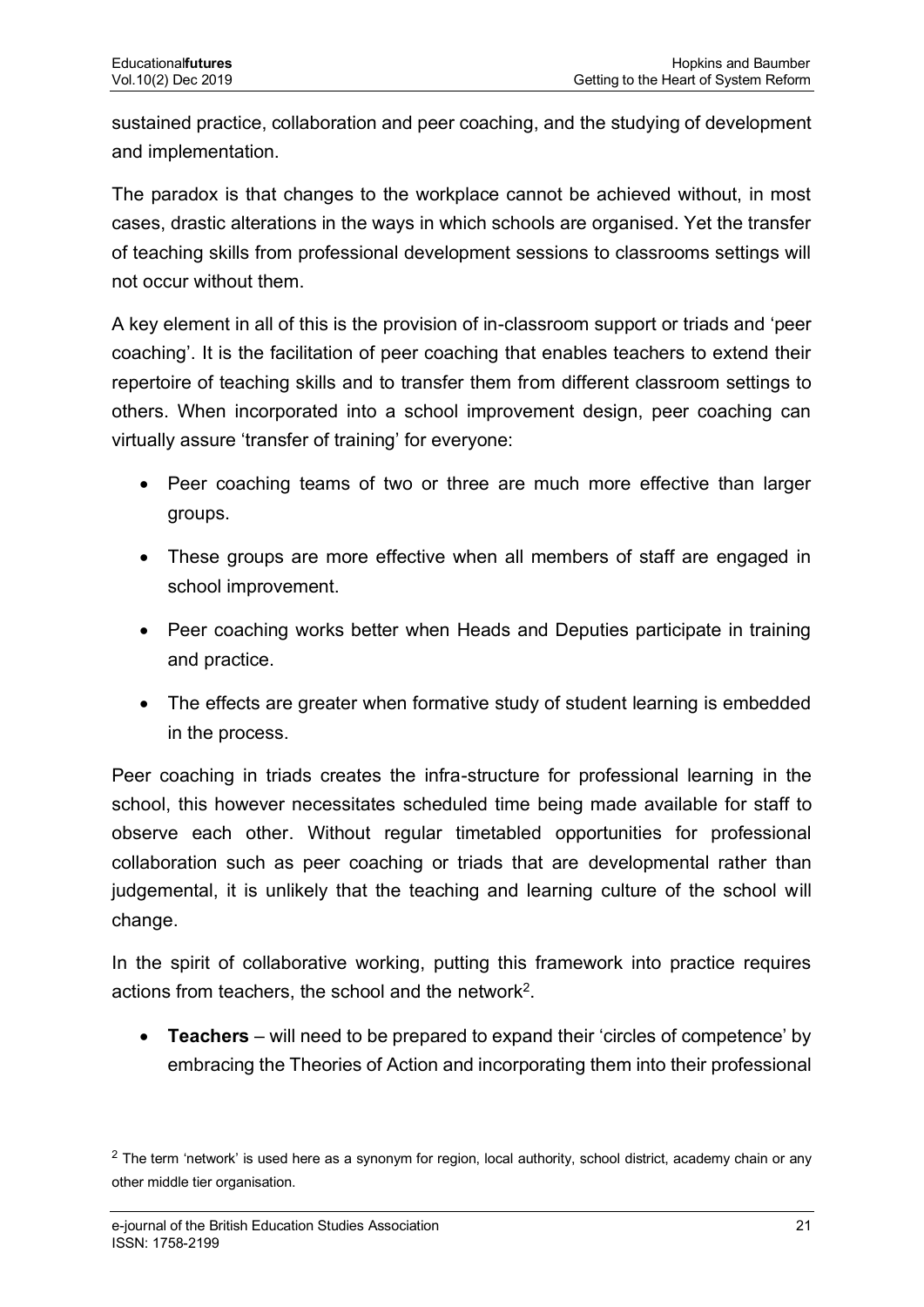repertoires. The real insight here is that, as we have seen, teachers can maintain all their personal values and commitments, whilst at the same time seeing their practice as an instrument for expressing who they are as a professional.

- **Schools** will need to become increasingly self-conscious and specific about the expectations and entitlements of their students as learners. Simultaneously they will need to allocate time to allow for powerful professional learning opportunities among their staff.
- **Network** will need to develop the narrative around learning as well as carefully balancing challenge and support for schools as they progress on their journeys of school improvement.

## **Building Capacity at the Local and System Level**

In England currently, the most common middle tier organisation is the Multi-Academy Trust (MAT) (Hopkins, 2016). In outstanding MATs, capacity is built at the local level to ensure that all those in the Trust's family of school's progress as rapidly as possible towards excellence. Figure 2 illustrates how this works:

- Central to local capacity building is the Regional Director or Executive Principal who provides leadership, develops the narrative and acts as the Trust's champion in that geographic area.
- One of their key tasks is to build local capacity by training a group of lead practitioners in the MATs ways of working, materials and strategies.
- The training design used to develop trainers is the Joyce and Showers coaching model.
- These trainers then work with the school improvement teams in each school to build within-school capacity and consistency.
- Inter-school networking allows for authentic innovation and the transfer of outstanding practice, thus building the capacity of the network as a whole.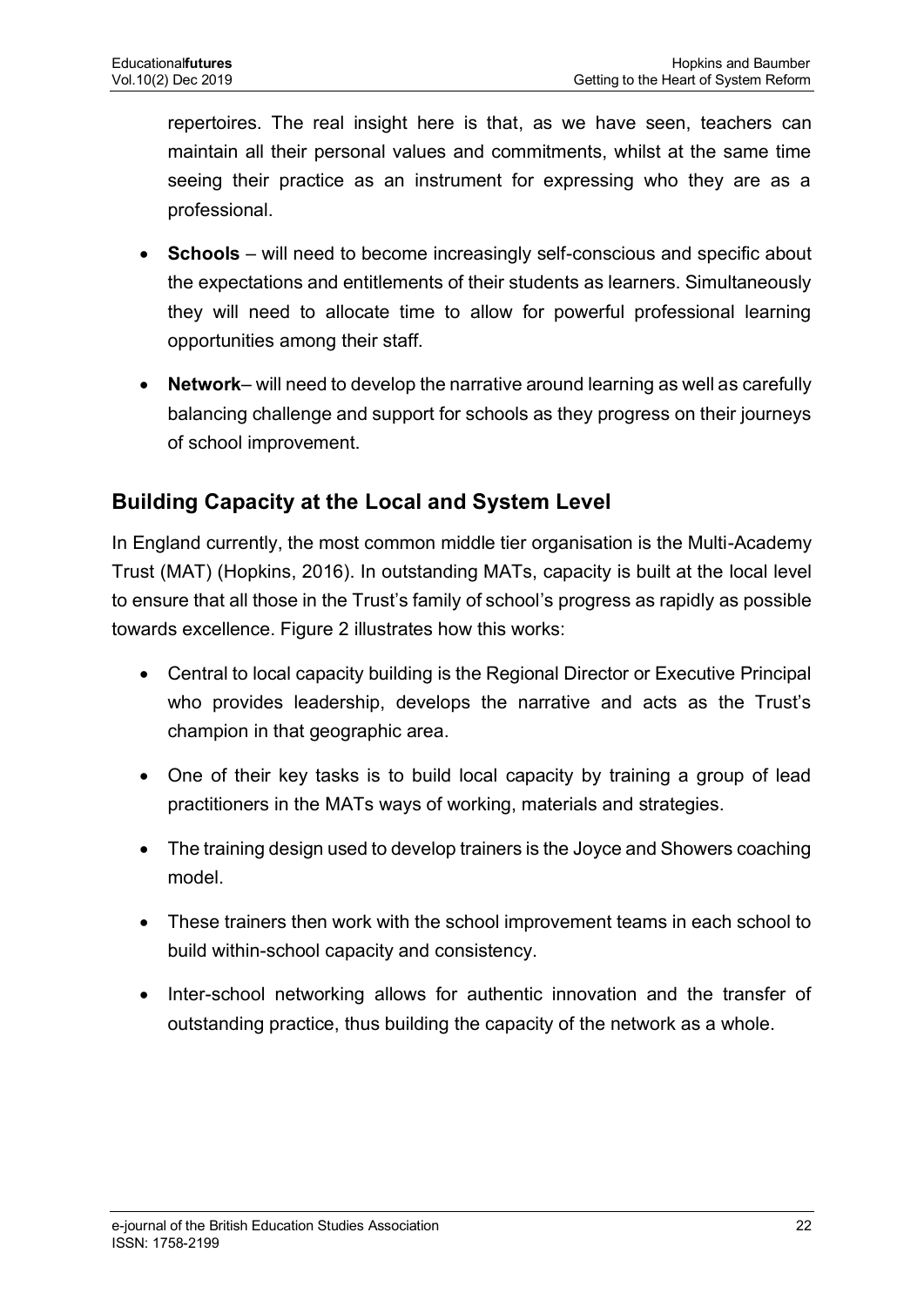

*Figure 2: Local Capacity Building Model*

In our experience, the three key aspects to this strategy – school improvement teams, staff development processes and networking – should provide the focus for much of the training for executive principals or equivalent within the MAT, as they play their critical role in systemic improvement. In moving to scale, it is clear from international benchmarking studies of school performance (Hopkins, 2013) and the evidence of this paper that:

• Decentralisation by itself increases variation and reduces overall system performance. There is a consequent need for some 'mediating level' within the system to connect the centre to schools and schools to each other – *Academy Chains and MATs can provide this function*.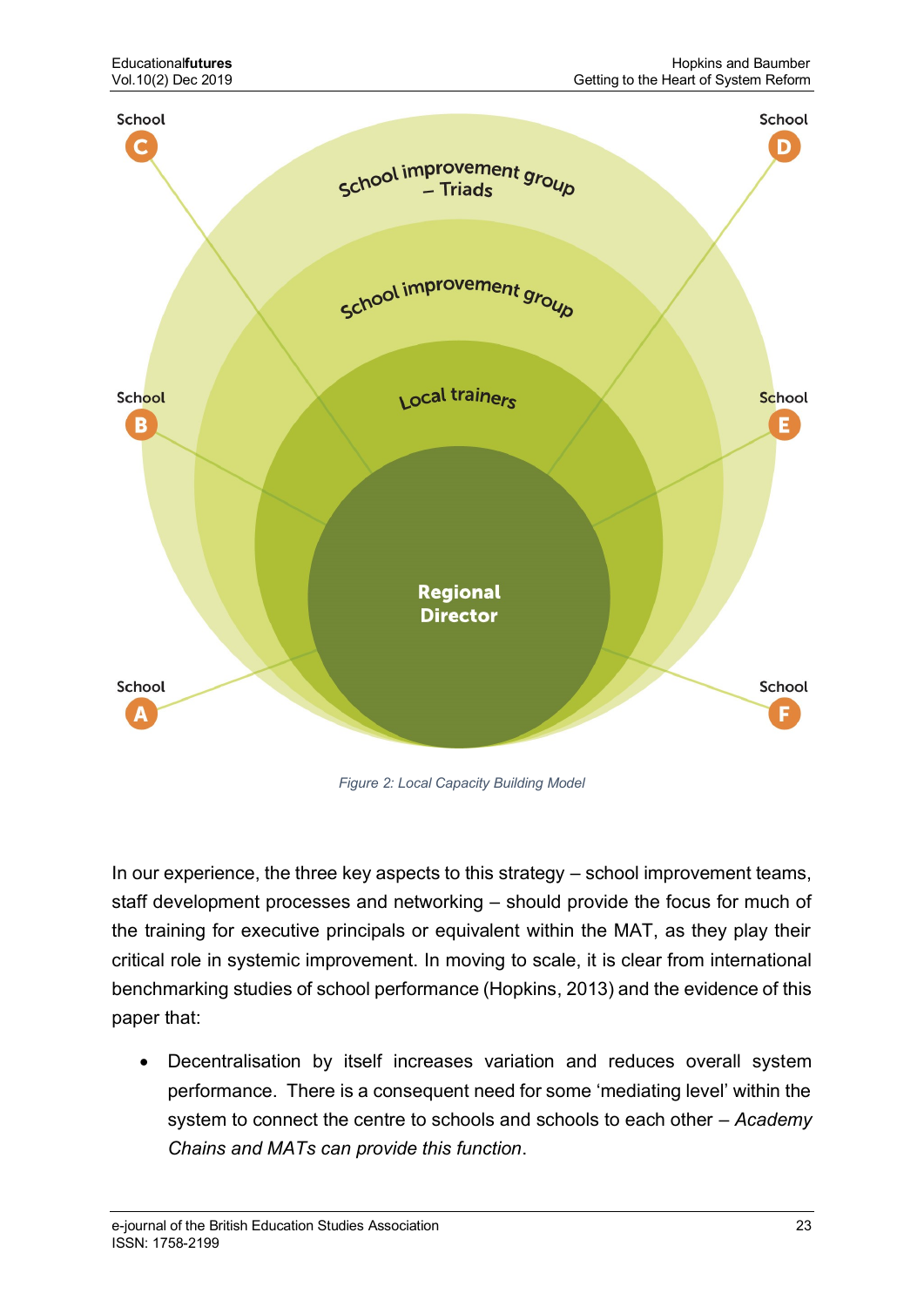- Leadership is the crucial factor both in school transformation and system renewal, so investment particularly in Head / Principal and leadership training is essential – *hence the use of frameworks such as the whole school design and improvement pathway to guide action* (Hopkins and Craig, 2018b; 2018c):
- The quality of teaching is the best determinant of student performance, so that any reform framework must address the professional repertoires of teachers and other adults in the classroom – *thus the focus in high performing Trusts on the progress of learners and the development of teachers.*
- Outstanding educational systems find ways of learning from their best and strategically use the diversity within the system to good advantage – *this is why capacity needs to be built, not only within Trusts, but also between them at the system level*.

#### **Coda**

In concluding, we must remind ourselves that in making it happen, the Theories of Action are simply tools that teachers can use to enhance students' learning, skills development and achievement. There are no ceilings to the performance of quality teachers.

Outstanding teachers take individual and collective responsibility to base their teaching on the best knowledge and practice available. But they also then take those ideas and strategies and critically reflect on them through practice in their own and each other's classrooms.

It is through reflection that teachers are able to harmonise, integrate and transcend the necessary classroom management skills, the acquisition of a repertoire of models of teaching, and the personal aspects of their teaching, and turn these into a powerful strategy for effectively leading learning in a way which has a positive impact on students' success.

When this professional practice is embedded in a local capacity building network structure as just described, then we can clearly see how such a micro-strategy can lead to systemic transformation.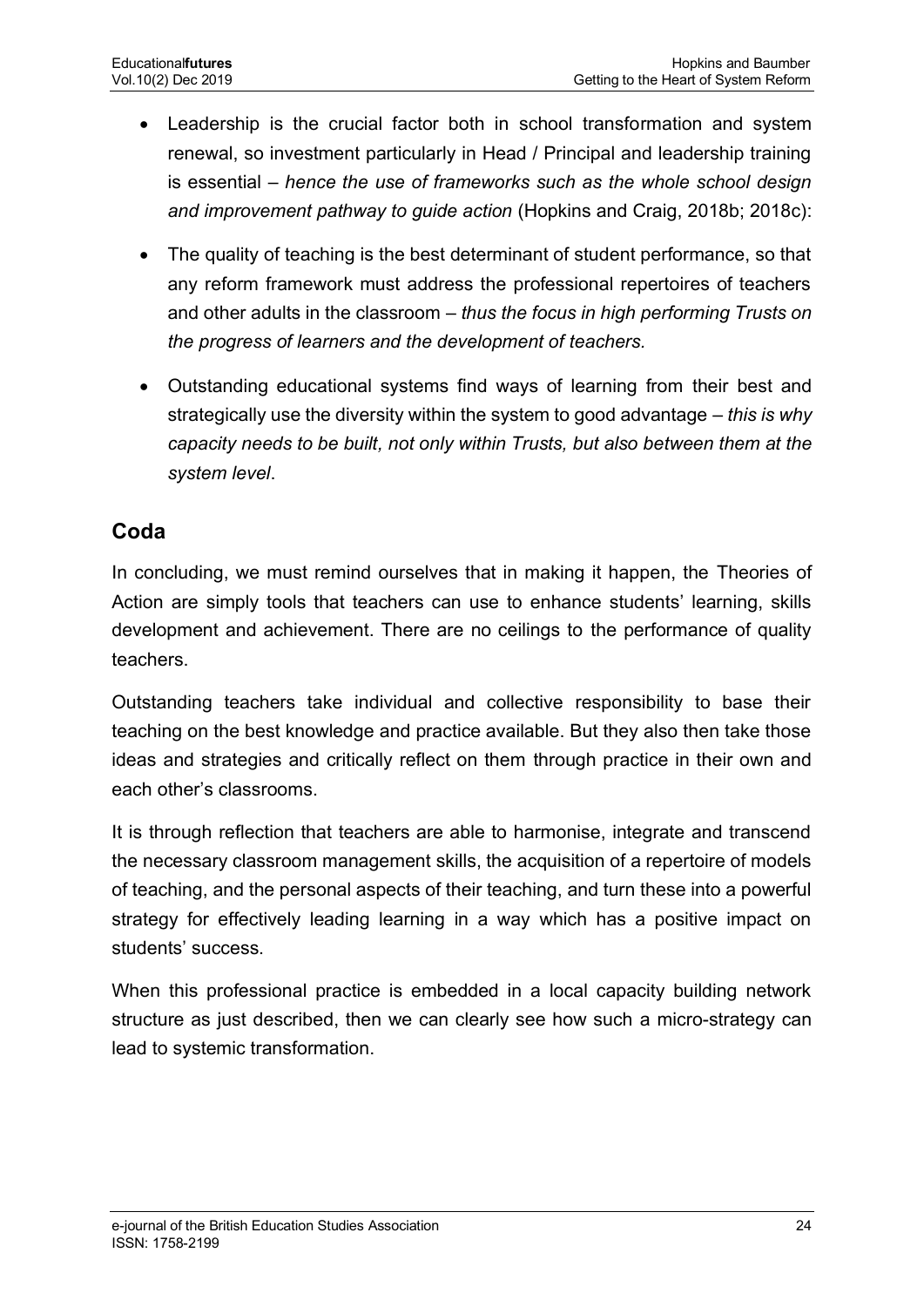#### **References**

Assessment Reform Group (2002) *Assessment for learning: 10 principles - Research-based principles to guide classroom practice*. London: AGR.

Barber, M. and Mourshed, M. (2007) *How the world's best performing school systems come out on top*. London: McKinsey & Company.

Bruner, J. (1966) *Towards a Theory of Instruction*. Belknap Press: Cambridge, Massachusetts.

City, E.A., Elmore, R.F., Fiarman, S.E. and Teitel, L. (2009) *Instructional rounds in education: a network approach to improving teaching and learning*. Cambridge, Massachusetts: Harvard Education Press.

Doyle, W. (1987) Academic work. *Review of Educational Research*, Vol. 53(2), pp. 159-99.

Fullan, M. (2011) Choosing the wrong drivers for whole system reform. CSE Seminar Series paper no. 204, May, Centre for Strategic Education, East Melbourne, Victoria.

Good, T. and Brophy, J. (2008) *Looking in classrooms* (10th ed.). Boston, Massachusetts: Allyn and Bacon.

Hargreaves, D. H. (2012) *A self-improving school system in international context*. Nottingham: National College for School Leadership.

Hattie, J. (2009) *Visible learning: a synthesis of over 800 meta-analyses relating to achievement*. Routledge: Oxon.

Hattie, J. (2019) *The William Walker Oration 'Implementing, scaling up, and valuing expertise to develop worthwhile outcomes in schools'*. ACEL Monograph Series 58: PO Box 876, Strawberry Hills, NSW 2012 Australia.

Hopkins, D. (2013) *Exploding the Myths of School Reform.* Berkshire: Open University Press, McGraw Hill Education.

Hopkins, D. (2016) Building Capacity for School Improvement in Multi-Academy Trusts – from the inside out. *SSAT Journal 07***,** Autumn 2016, pp. 19-29.

Hopkins, D. (2017a) *The William Walker Oration 'The Past, Present and Future of School Improvement and System Reform*'. ACEL Monograph Series 56: PO Box 876, Strawberry Hills, NSW 2012 Australia.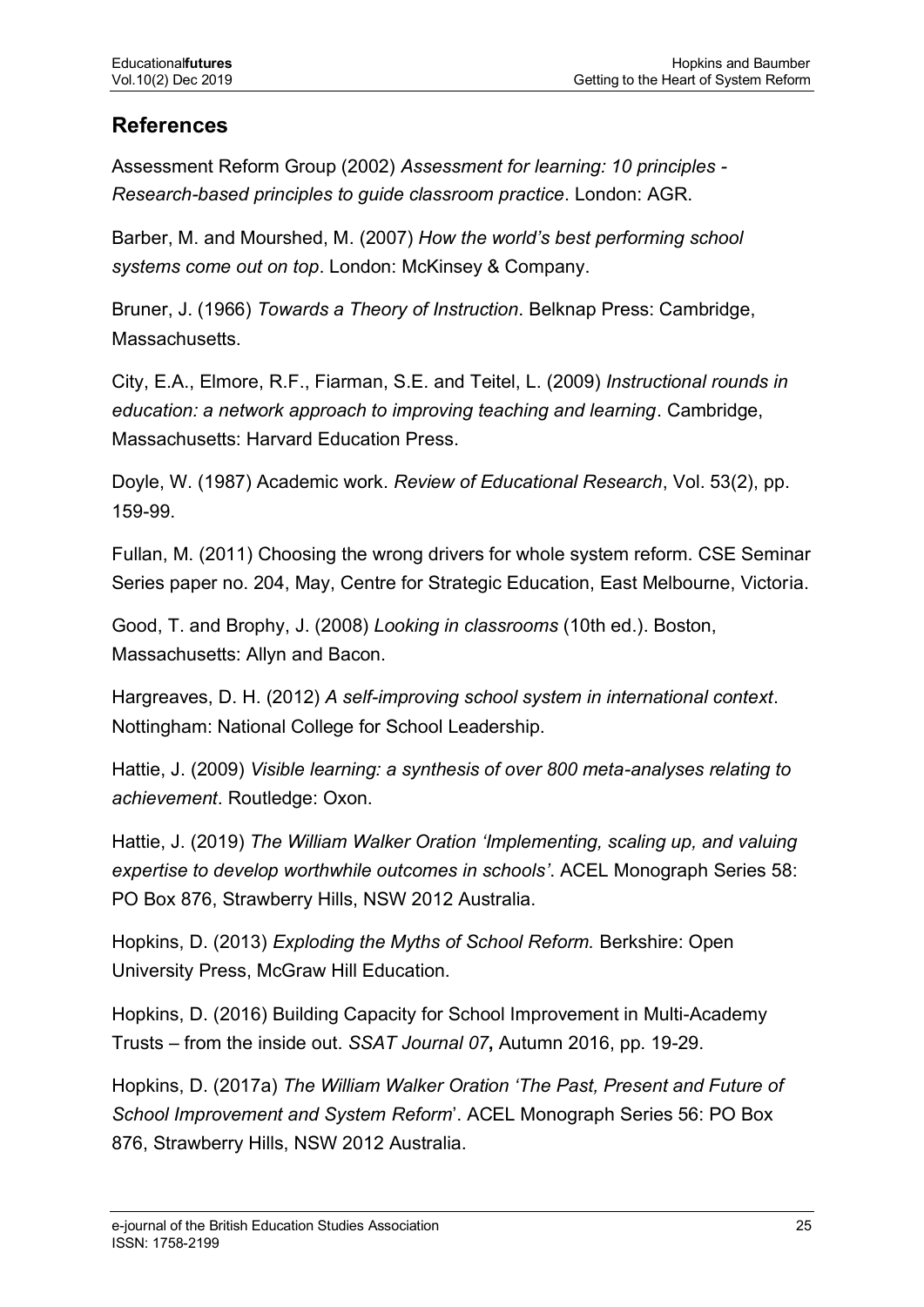Hopkins, D. (2017b) Models of Practice: 1. Cooperative Group Work Model; 2. Synectics Model. Denver, Colorado and Melbourne Victoria: McREL International.

Hopkins, D. (2020) *Curiosity and Powerful Learning – An owner's guide*. Manuscript in preparation.

Hopkins, D., Munro, J. and Craig, W. (2011) *Powerful learning: a strategy for systemic educational improvement*. Camberwell, Melbourne, Victoria: ACER Press.

Hopkins, D., Stringfield, S., Harris, A., Stoll, L., and Mackay, A. (2014) School and system improvement: A narrative state of the art review. *School Effectiveness and School Improvement*, Vol. 25(2), pp. 257-81.

Hopkins, D. and Craig, W. (2018a) The System and Powerful Learning. Sydney: ACEL, McREL / Kindle edition, Cambridge: Pearson (available from Amazon).

Hopkins, D. and Craig, W. (2018b) *Curiosity and Powerful Learning*. Sydney: ACEL, McREL McREL / Kindle edition, Cambridge; Pearson (available from Amazon).

Hopkins, D. and Craig, W. (2018c) *Leadership for Powerful Learning*. Sydney: ACEL, McREL McREL / Kindle edition, Cambridge; Pearson (available from Amazon).

Johnson, R.T. and Johnson, D.W. (1994) An overview of co-operative learning. In: J. Thousand, A. Villa and A. Nevin (eds), *Creativity and collaborative learning*. Baltimore: Brookes Press.

Joyce, B. and Showers, B. (1995) *Student achievement through staff development* (2nd ed.). White Plains, New York: Longman.

Joyce, B., Calhoun, E. and Hopkins, D. (2009) *Models of learning: tools for teaching* (3rd ed.). Buckingham: Open University Press.

Joyce, B. and Calhoun, E. (2010) *Models of Professional Development*. Thousand Oaks, CA: Corwin Press.

Joyce, B., Weil, M. and Calhoun, E. (2017) *Models of Teaching* (9th ed.). Baltimore, Pearson.

Kagan, S. and Kagan, M. (2015) *Kagan Cooperative Learning*. San Clemente, CA: Kagan Publishing.

Kunskapsskolan's personalised learning model. Available at: http://www.kunskapsskolan.com/thekedprogram.